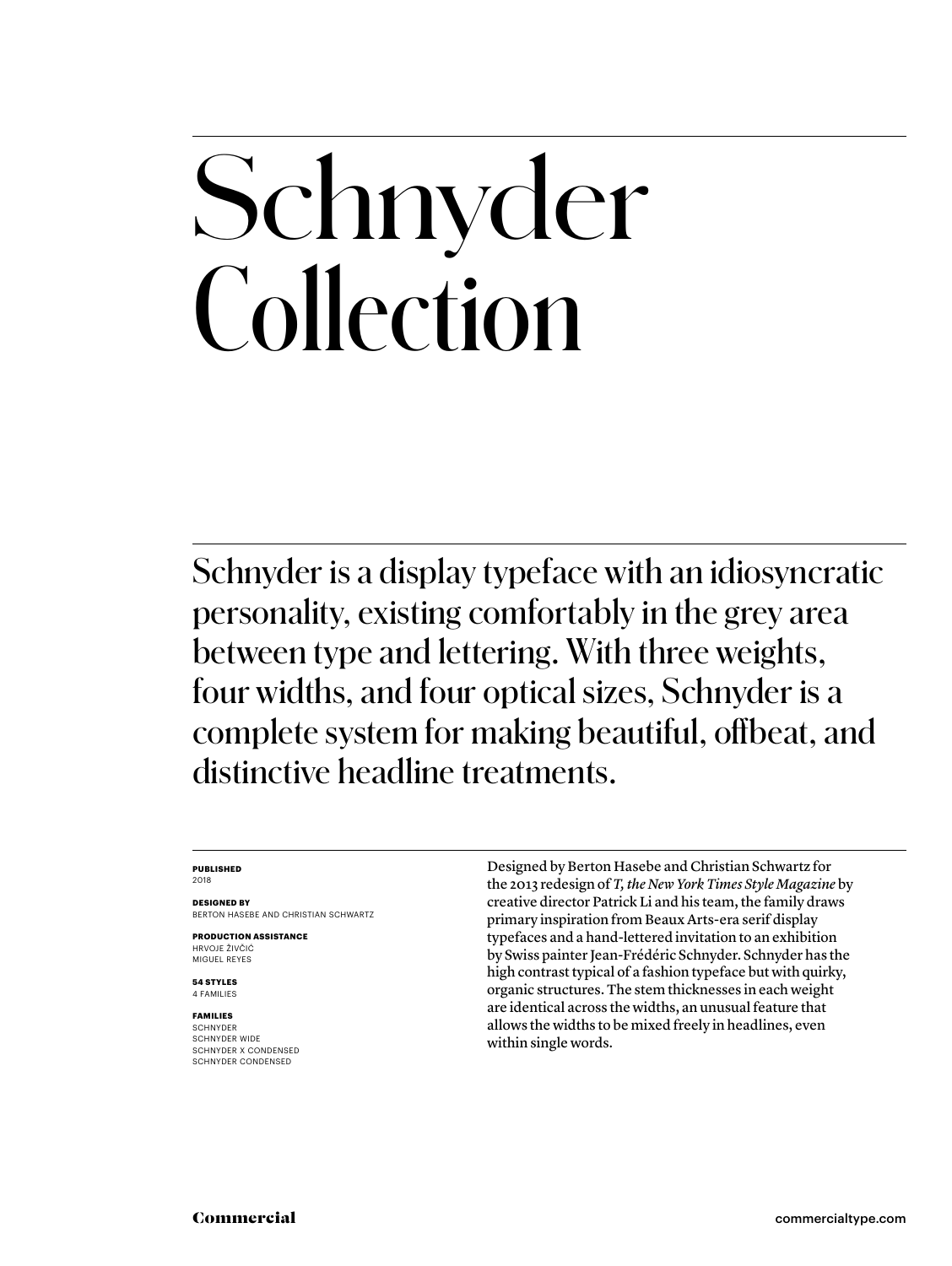### **RECOMMENDED MINIMUM & MAXIMUM SIZES** Flagship Store ualifiers SMALL, 18 – 40 PT MEDIUM, 28 – 60 PT Major competing future development factions Discusses the proposed legislation International joint venture Rogue YEAR Her thirty-month hiatus Exclusive preview

LARGE, 50 – 90 PT

X LARGE, 100 PT+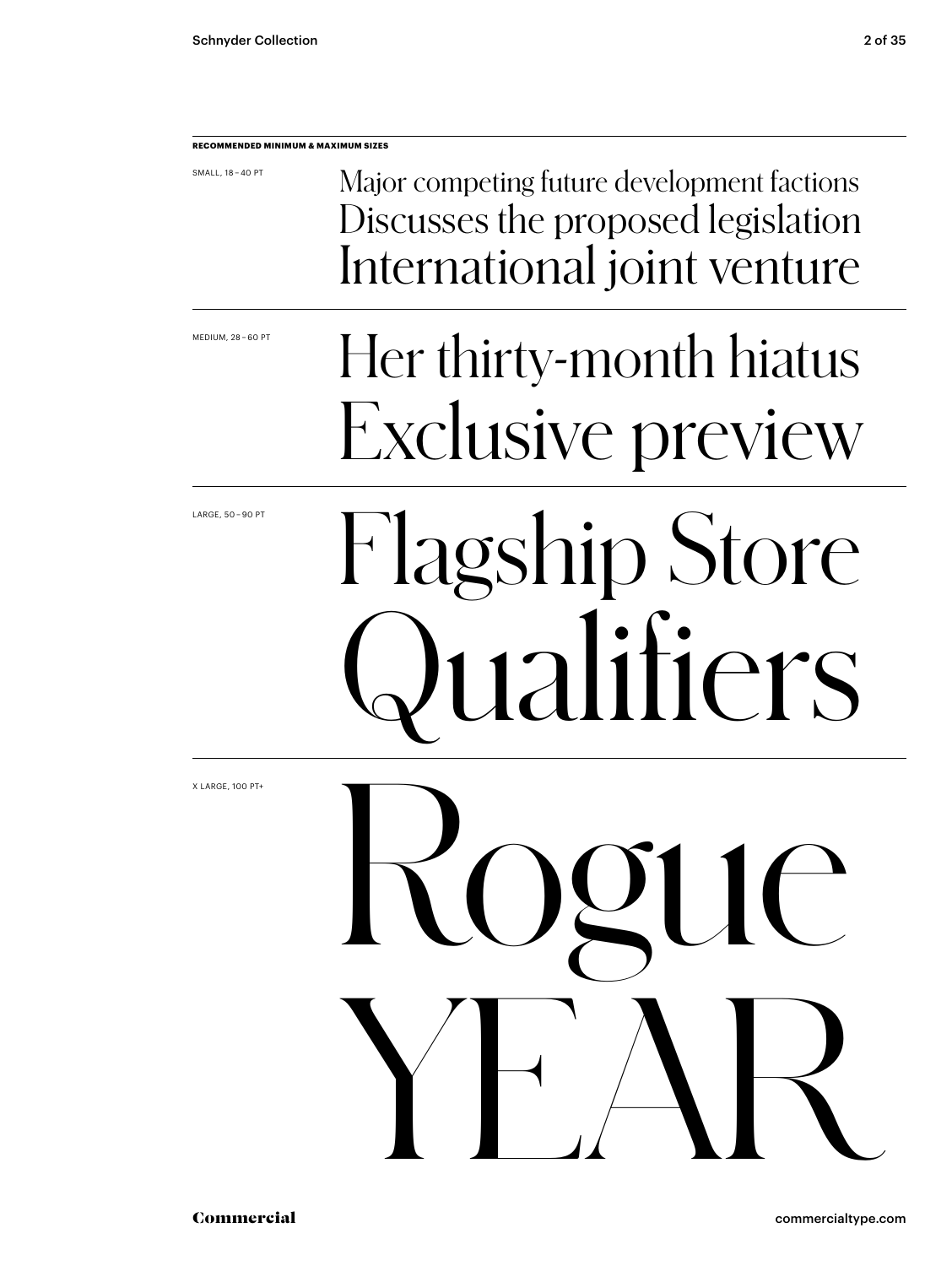



The stem weights in each weight of Schnyder match exactly across all widths, allowing the widths to be mixed freely at the same point size for an effect similar to lettering.

SCHNYDER X LARGE DEMI, ALL WIDTHS, 132 PT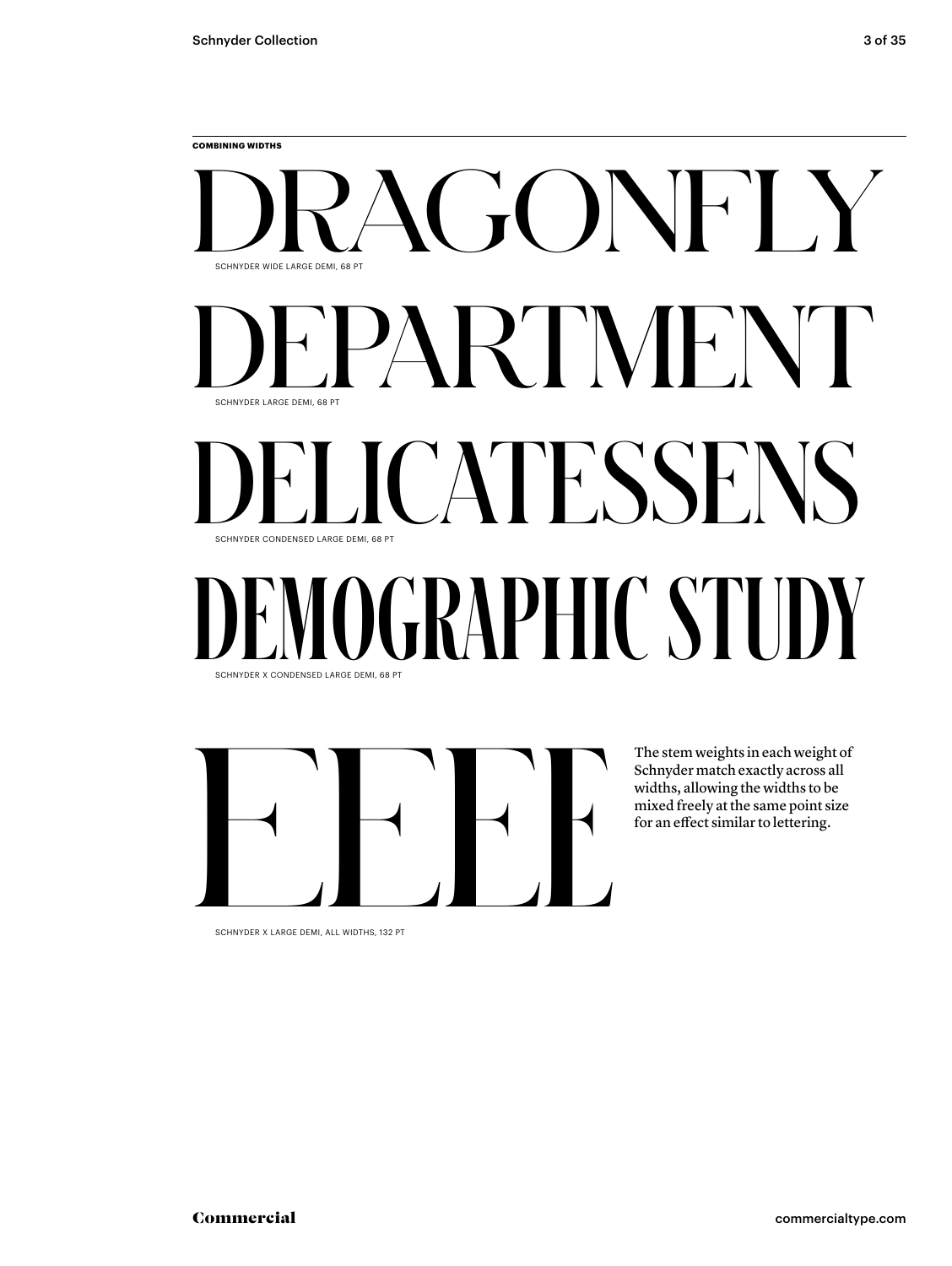## Schnyder

Schnyder is a display typeface with an idiosyncratic personality, existing comfortably in the grey area between type and lettering. Its designers primarily drew inspiration from Beaux Arts-era typefaces and a hand-lettered invitation to an exhibition by Swiss painter Jean-Frédéric Schnyder.

#### **PUBLISHED** 2018

#### **DESIGNED BY**

BERTON HASEBE AND CHRISTIAN SCHWARTZ

**PRODUCTION ASSISTANCE** HRVOJE ŽIVČIĆ MIGUEL REYES

#### **24 STYLES**

3 WEIGHTS W/ ITALICS IN 4 OPTICAL SIZES

#### **FEATURES**

PROPORTIONAL LINING FIGURES TITLING & STYLISTIC ALTERNATES Designed by Berton Hasebe and Christian Schwartz for the 2013 redesign of *T, the New York Times Style Magazine* by creative director Patrick Li and his team, Schnyder has the high contrast typical of a fashion typeface but with quirky, organic structures and a large number of alternates for several letterforms. The stem thicknesses in each weight are identical across the widths, an unusual feature that allows the widths to be mixed freely in headlines, even within single words. With three weights, four widths, and four optical sizes, Schnyder is a complete system for making beautiful, offbeat, and distinctive headline treatments.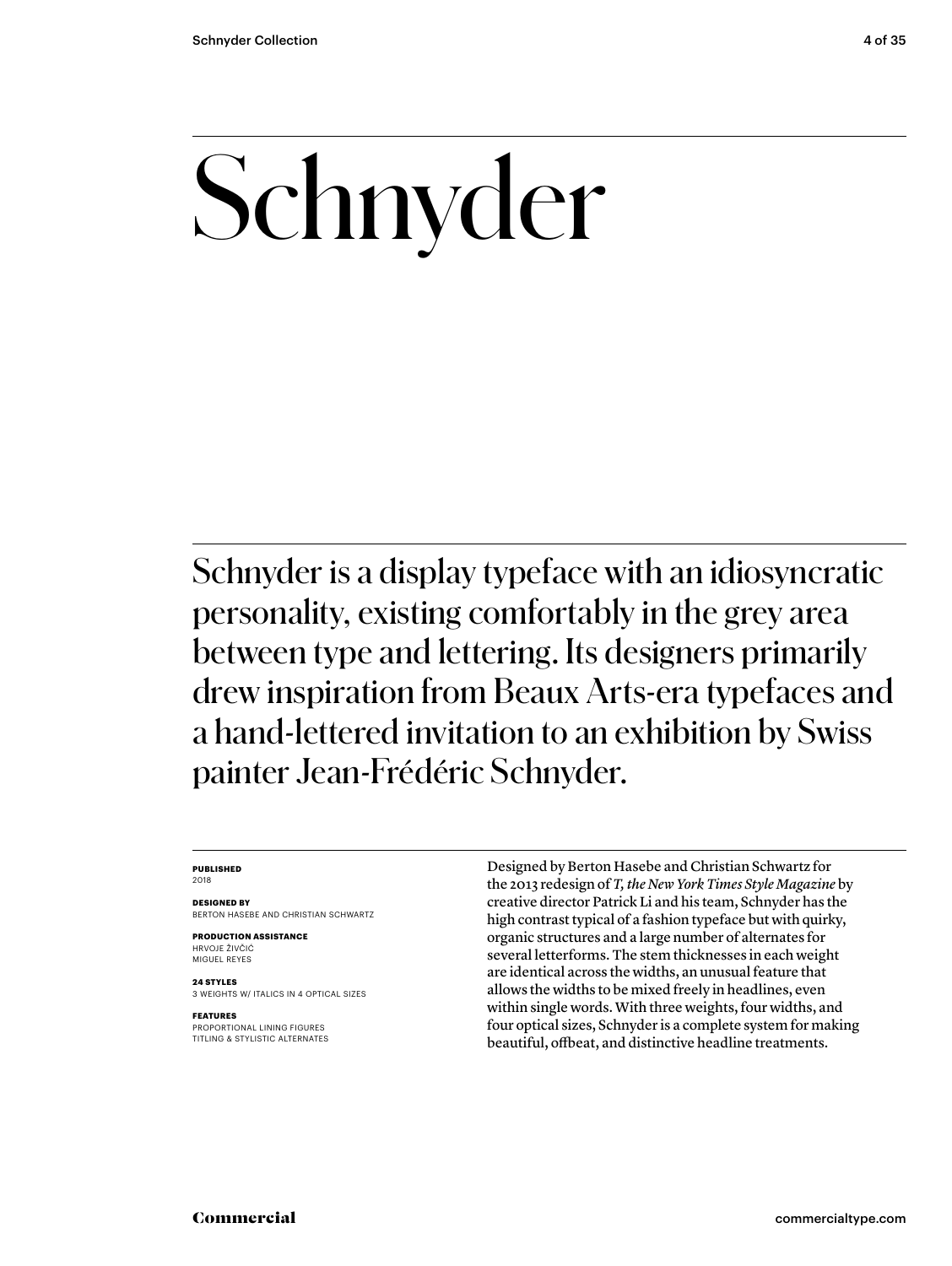Schnyder Small Light *Schnyder Small Light Italic* Schnyder Small Demi *Schnyder Small Demi Italic* **Schnyder Small Bold** *Schnyder Small Bold Italic*

Schnyder Medium Light *Schnyder Medium Light Italic* Schnyder Medium Demi *Schnyder Medium Demi Italic* **Schnyder Medium Bold** *Schnyder Medium Bold Italic*

Schnyder Large Light *Schnyder Large Light Italic* Schnyder Large Demi *Schnyder Large Demi Italic* **Schnyder Large Bold** *Schnyder Large Bold Italic*

Schnyder X Large Light *Schnyder X Large Light Italic* Schnyder X Large Demi *Schnyder X Large Demi Italic* **Schnyder X Large Bold** *Schnyder X Large Bold Italic*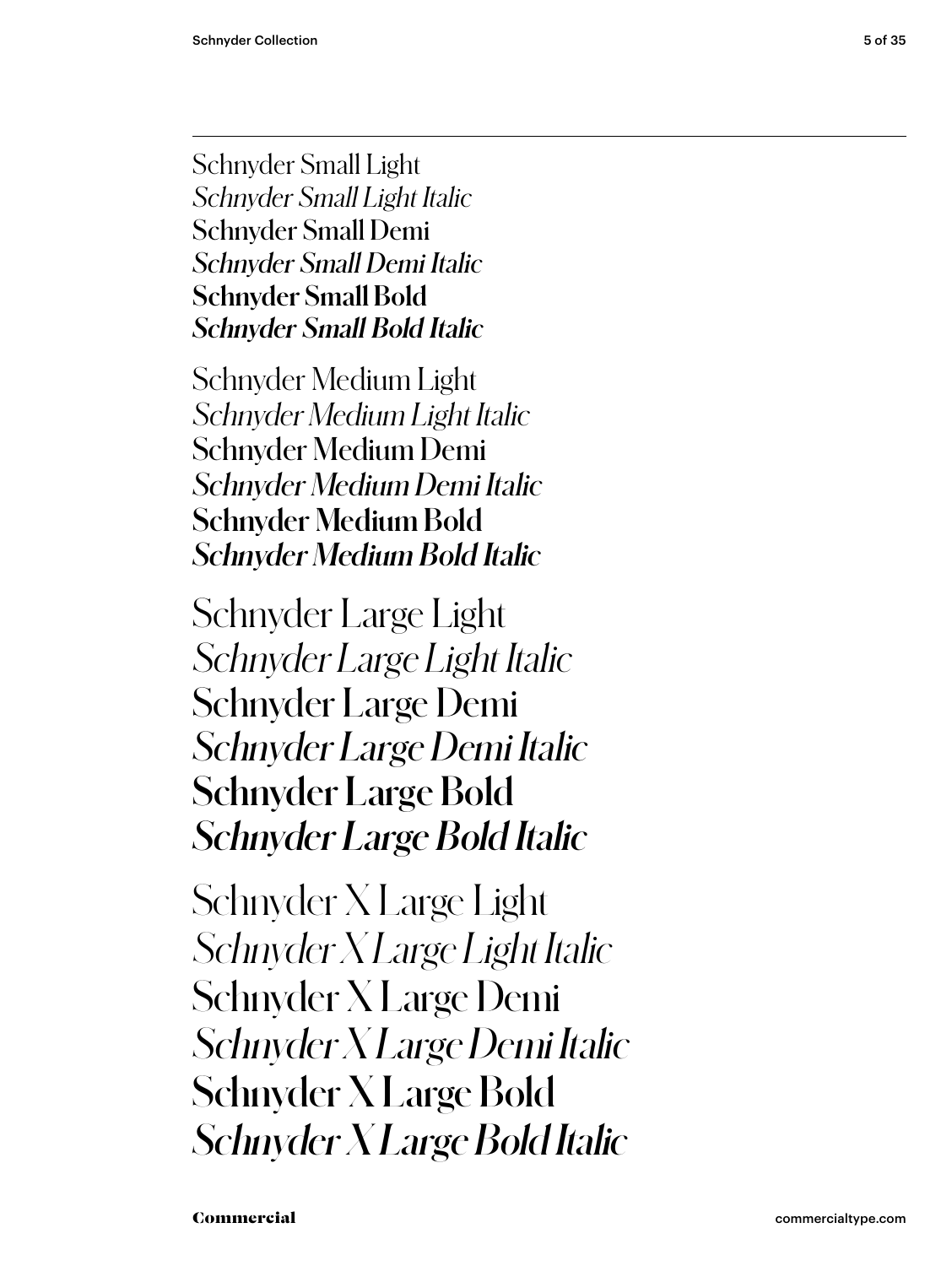## Restoration TERLIHAT Organizada SCHNYDER X LARGE LIGHT, 100 PT [ALTERNATE A R s]

# *Final Result EQUATED Võivad väga*

SCHNYDER X LARGE LIGHT ITALIC, 100 PT [ALTERNATE t]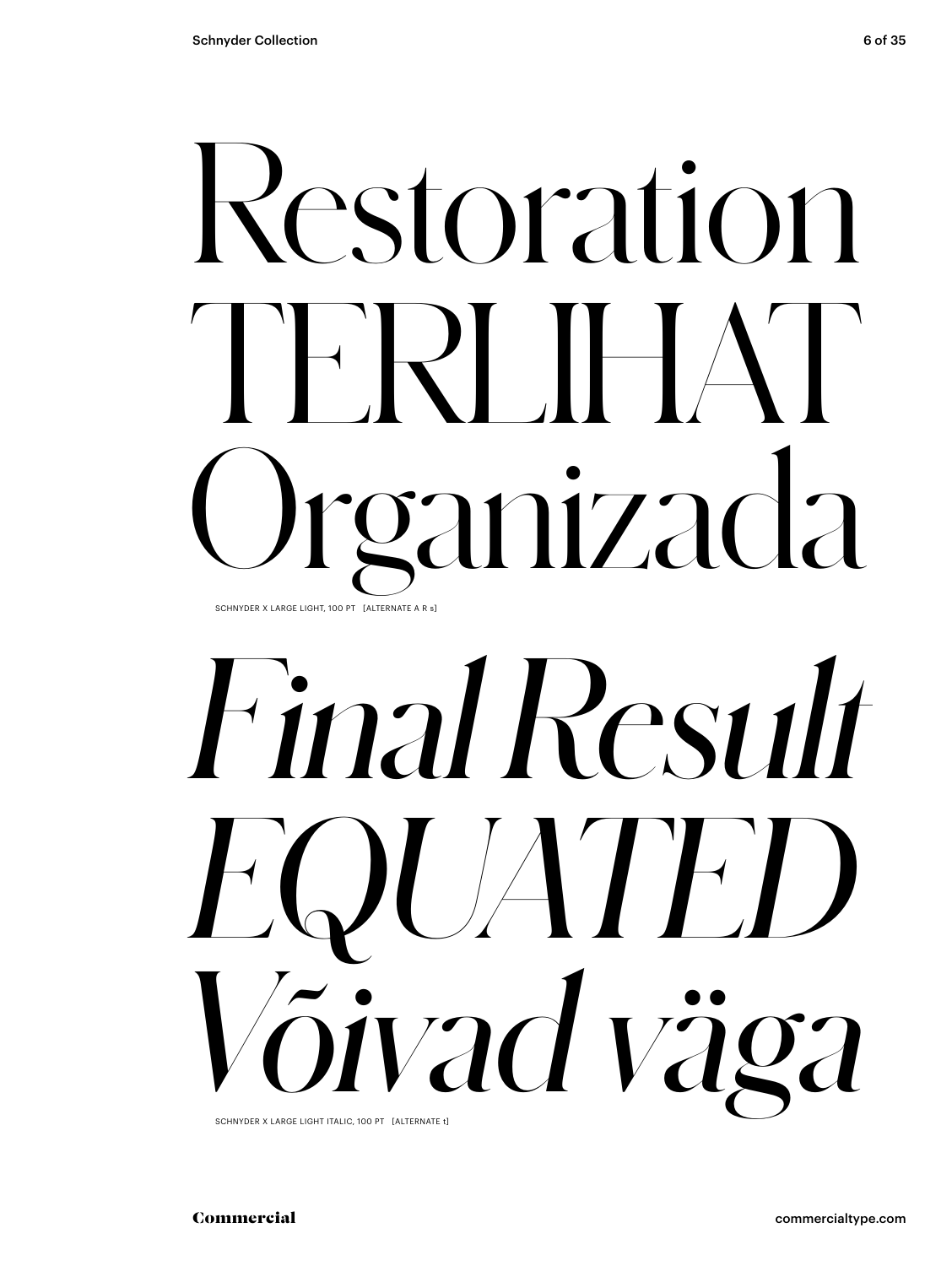# Blickwinkel OPENLIJK  $N/$   $\vdash$   $\land$

SCHNYDER X LARGE DEMI, 100 PT

# *Professions INTRIGUE Organizzat*

SCHNYDER X LARGE DEMI ITALIC, 100 PT [ALTERNATE G R s]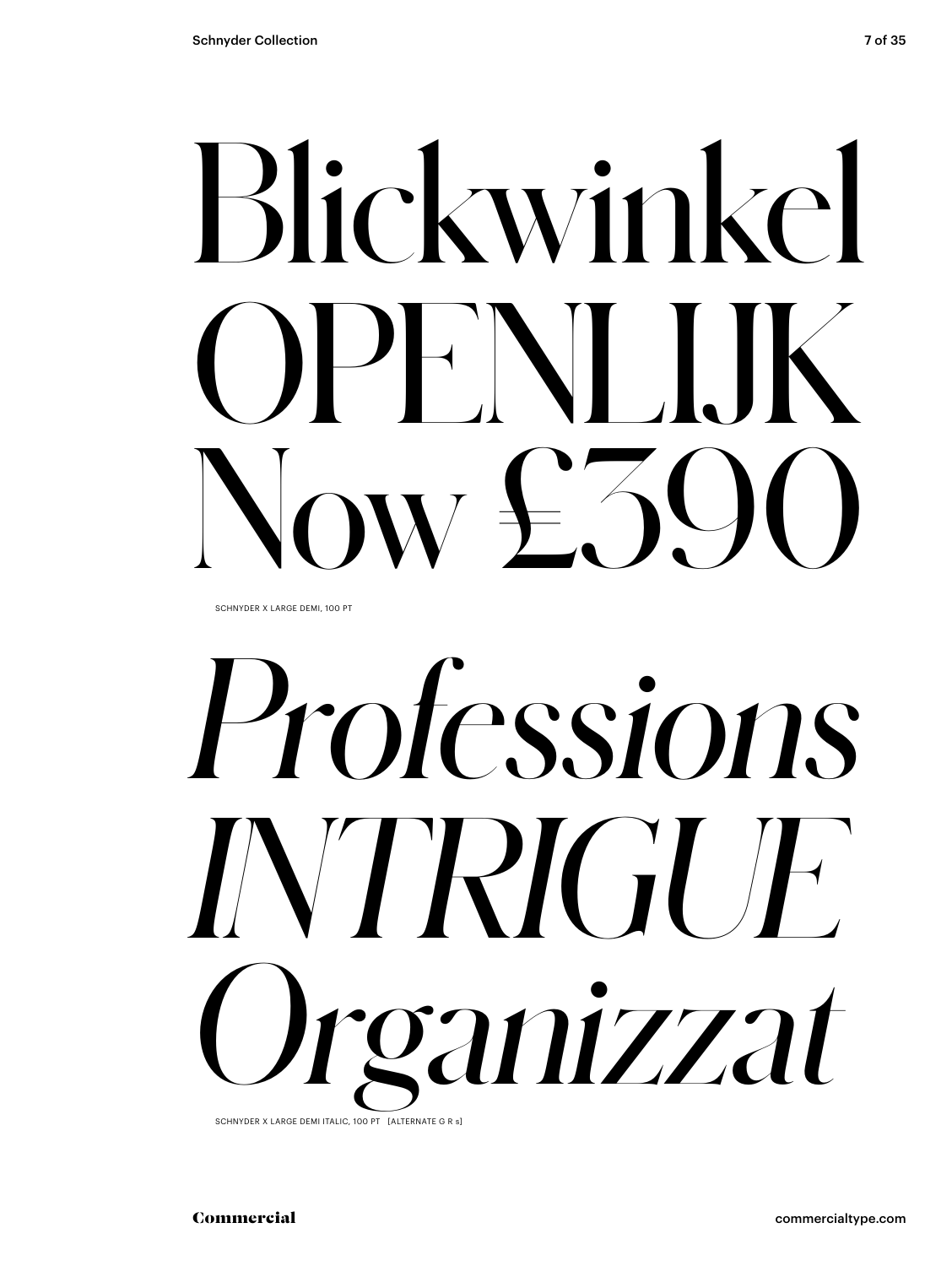# **Bold vision** LIRCES **Kulminerte**

SCHNYDER X LARGE BOLD, 100 PT [ALTERNATE K]

# *Zabezpečiť LUMITAW Hypothesis*

SCHNYDER X LARGE BOLD ITALIC, 100 PT [ALTERNATE t]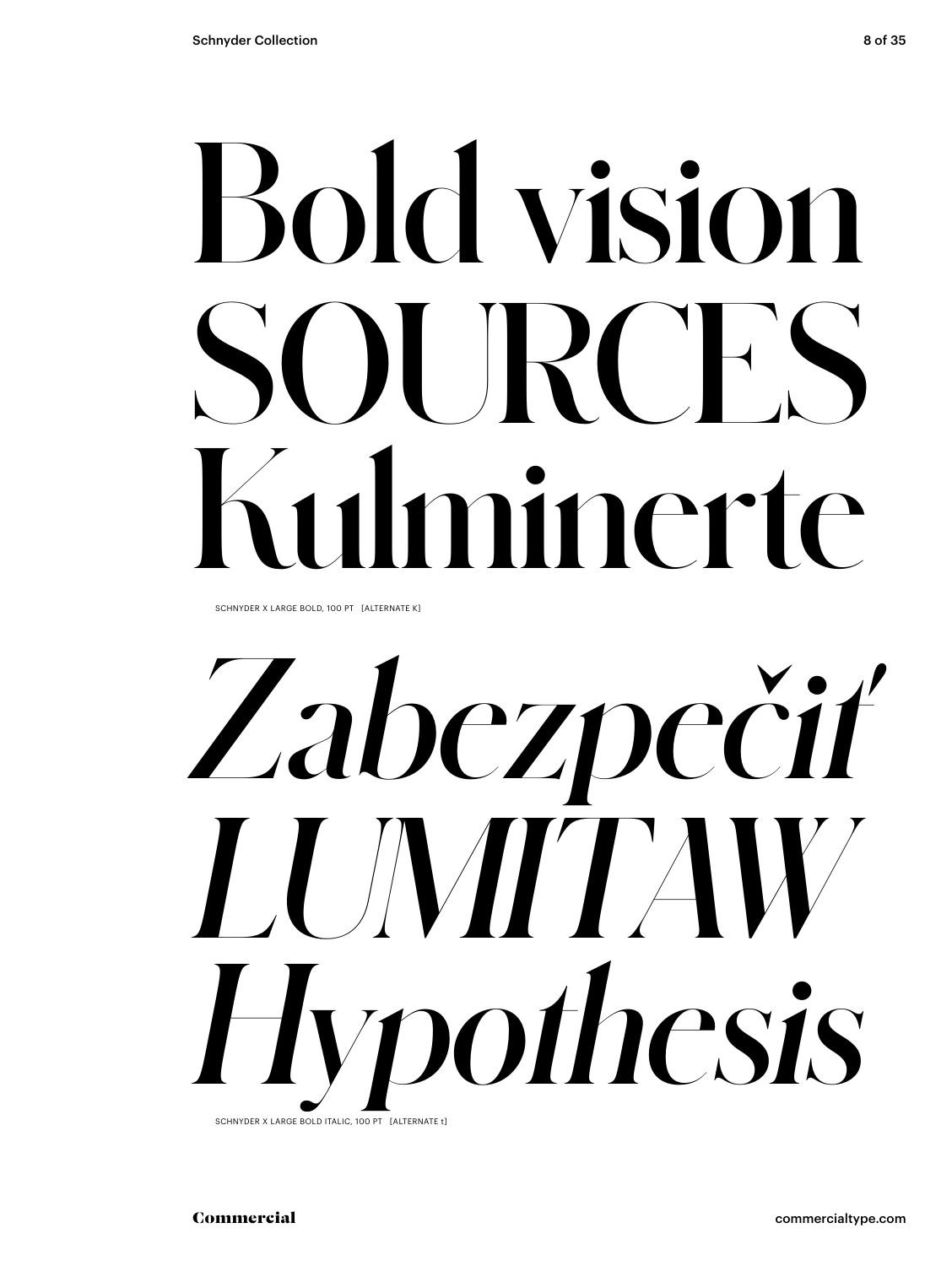## Dissonant ideas PERENNIALLY *Collega-literator*

SCHNYDER LARGE LIGHT, LIGHT ITALIC, 70 PT [ALTERNATE s]

## Retrospectively GÉPSZERŰEK *Traditional dials*

SCHNYDER LARGE DEMI, DEMI ITALIC, 70 PT [ALTERNATE G K]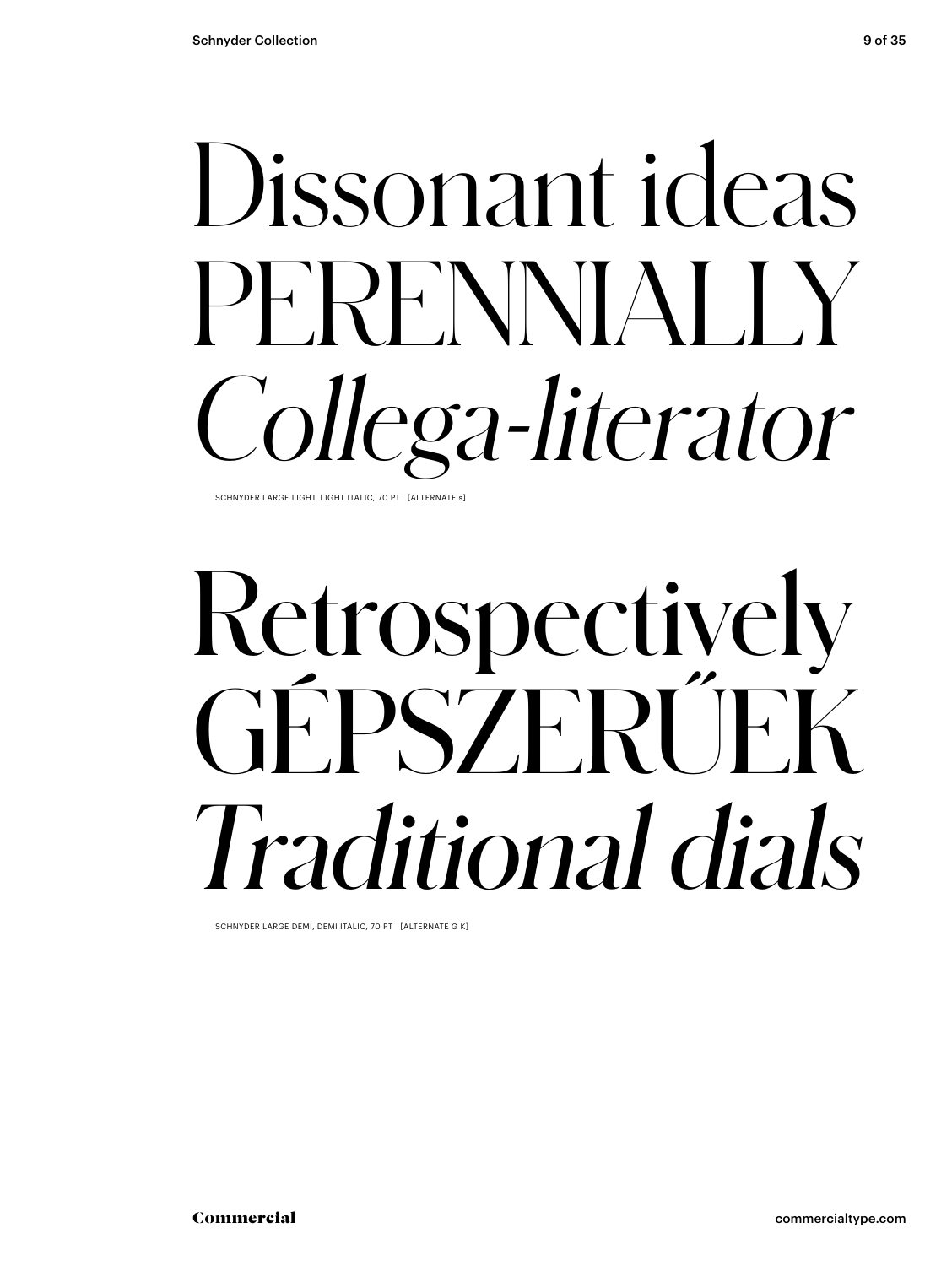## **Hilarious result TENDÊNCIAS** *Dekonstruktion*

SCHNYDER LARGE BOLD, BOLD ITALIC, 70 PT [ALTERNATE t]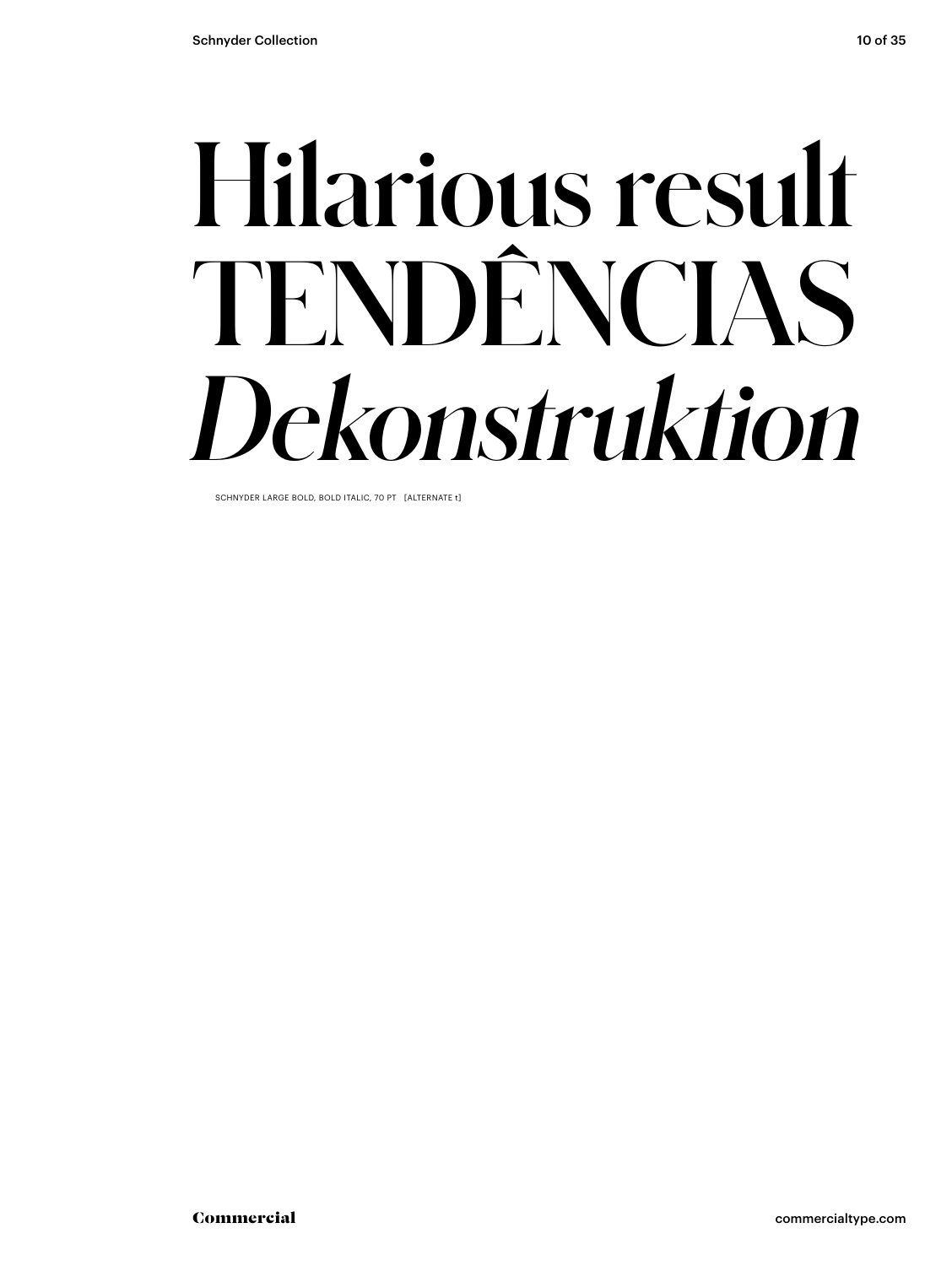### Illinoian glacial topography INCONTROVERTIBILITY *Võimalike stereoisomeeride*

SCHNYDER MEDIUM LIGHT, LIGHT ITALIC, 40 PT

### Ironiaa ja metafiktiivisyyttä 140 UNIQUE EXAMPLES *The Pleistocene megafauna*

SCHNYDER MEDIUM DEMI, DEMI ITALIC, 40 PT [ALTERNATE Q 4]

### **Older example of chirality A BYGONE TECHNIQUE** *Un esempio macroscopico*

SCHNYDER MEDIUM BOLD, BOLD ITALIC, 40 PT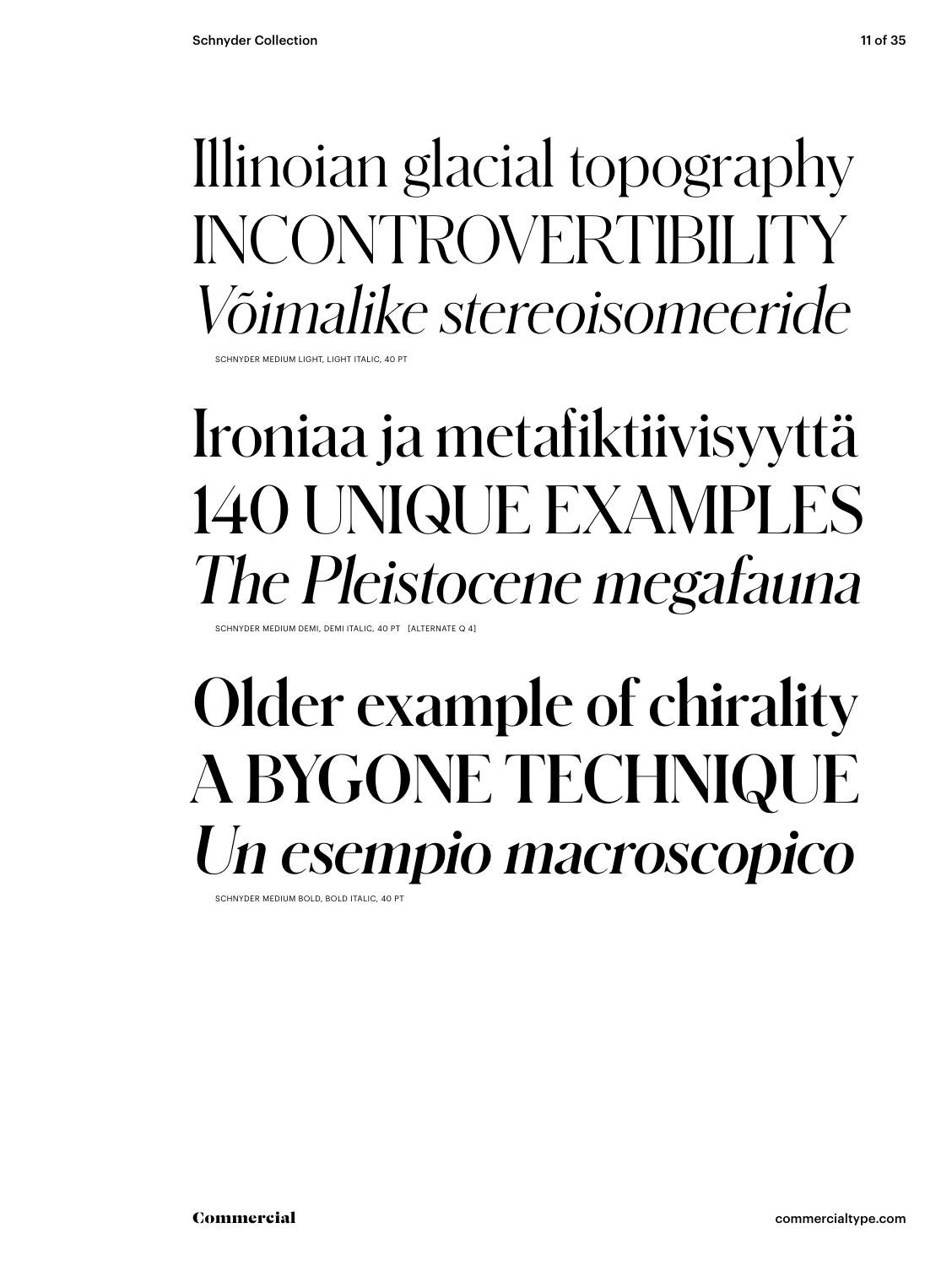L'ARCHITECTE HENRI YEVILE REFAIT ENTIÈREMENT Many new developments in the context of phenomenology *CROSSING INTERNATIONAL ROUTE E20-B VIA ROAD A múzeum gyűjteménye ha a korábbiaknál lassabb ütemben* SCHNYDER SMALL LIGHT, LIGHT ITALIC, 18 PT [ALTERNATE s]

SCHNYDER SMALL DEMI, DEMI ITALIC, 18 PT AREAS OF THE PALACE BUILT IN BOTH 1946 & 1952 Dagens slott er resultatet av en tusen år lang byggeprosess *HÖNNUNIN ER MJÖG FLÓKIN, ÞAÐ ERU YFIR 175.100 Ve školním roce 1832–1874 se vystupňovala nespokojenost*

**ON 245 SAARTA, JOITA YHDISTÄÄ YLI 340 SILTAA Derrida addressing ethical & political themes in his work** *A RECORD 20 YEARS OF PASSPORT-FREE TRAVEL Quadripartite talks proved onerous with several members*

SCHNYDER SMALL BOLD, BOLD ITALIC, 18 PT [ALTERNATE J Q w & 4]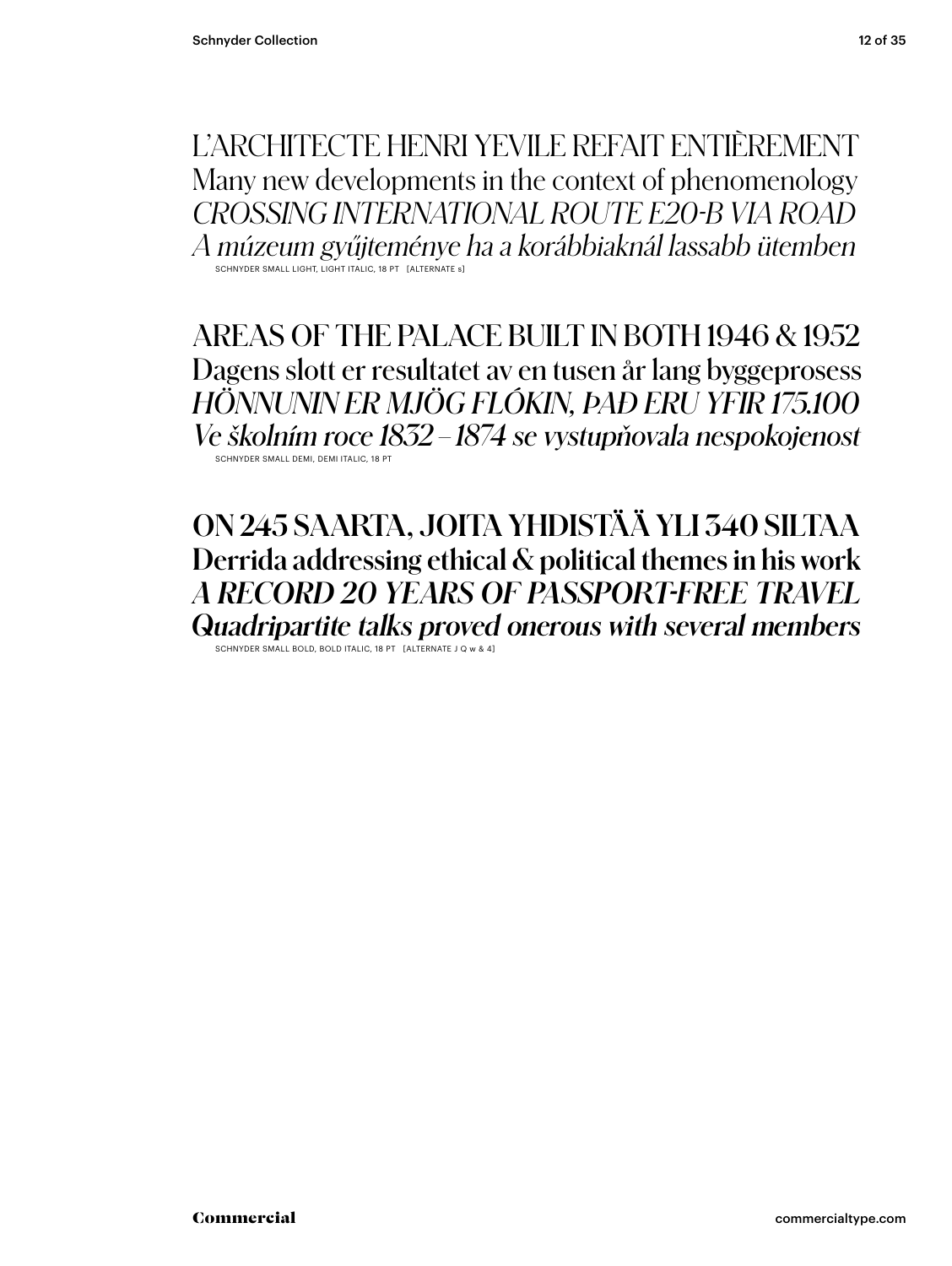#### Inland archipelago SCHNYDER LARGE LIGHT, 60 PT

*Recreational divers*

**SCHNYDER LARGE LIGHT ITALIC, 60 PT** 

Newest emissaries SCHNYDER LARGE DEMI, 60 PT

### *Eksistensiyalistang*

CHNYDER LARGE DEMI ITALIC, 60 P

### **National Territory**

SCHNYDER LARGE BOLD, 60 PT

*Begaafd journalist* SCHNYDER LARGE BOLD ITALIC, 60 PT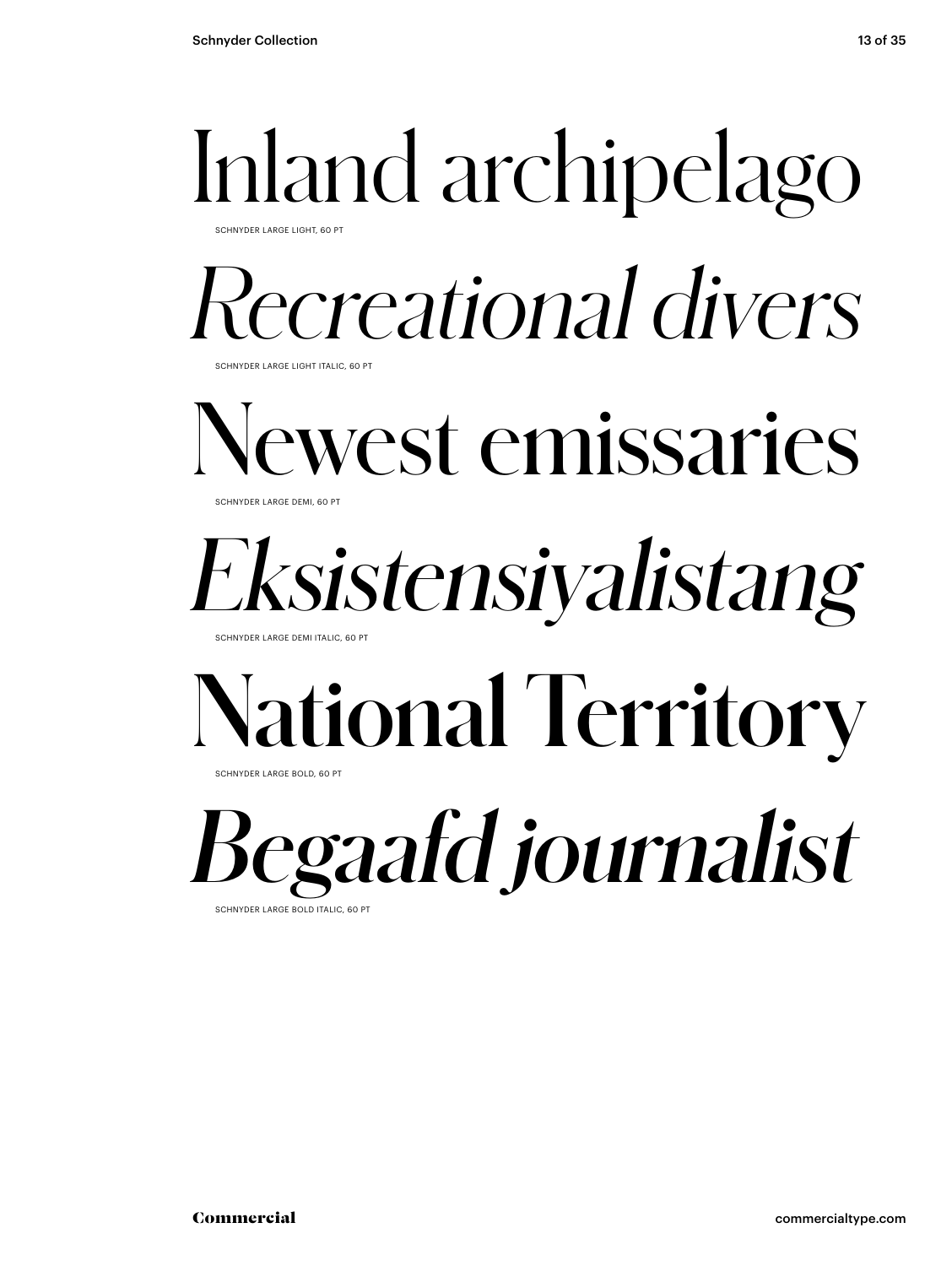## Schnyder Wide

Schnyder is a display typeface with an idiosyncratic personality, existing comfortably in the grey area between type and lettering. Its designers primarily drew inspiration from Beaux Arts-era typefaces and a hand-lettered invitation to an exhibition by Swiss painter Jean-Frédéric Schnyder.

#### **PUBLISHED** 2018

**DESIGNED BY** BERTON HASEBE AND CHRISTIAN SCHWARTZ

**PRODUCTION ASSISTANCE** HRVOJE ŽIVČIĆ MIGUEL REYES

**12 STYLES** 3 WEIGHTS IN 4 OPTICAL SIZES

**FEATURES** PROPORTIONAL LINING FIGURES TITLING & STYLISTIC ALTERNATES Designed by Berton Hasebe and Christian Schwartz for the 2013 redesign of *T, the New York Times Style Magazine* by creative director Patrick Li and his team, Schnyder has the high contrast typical of a fashion typeface but with quirky, organic structures and a large number of alternates for several letterforms. The stem thicknesses in each weight are identical across the widths, an unusual feature that allows the widths to be mixed freely in headlines, even within single words. With three weights, four widths, and four optical sizes, Schnyder is a complete system for making beautiful, offbeat, and distinctive headline treatments.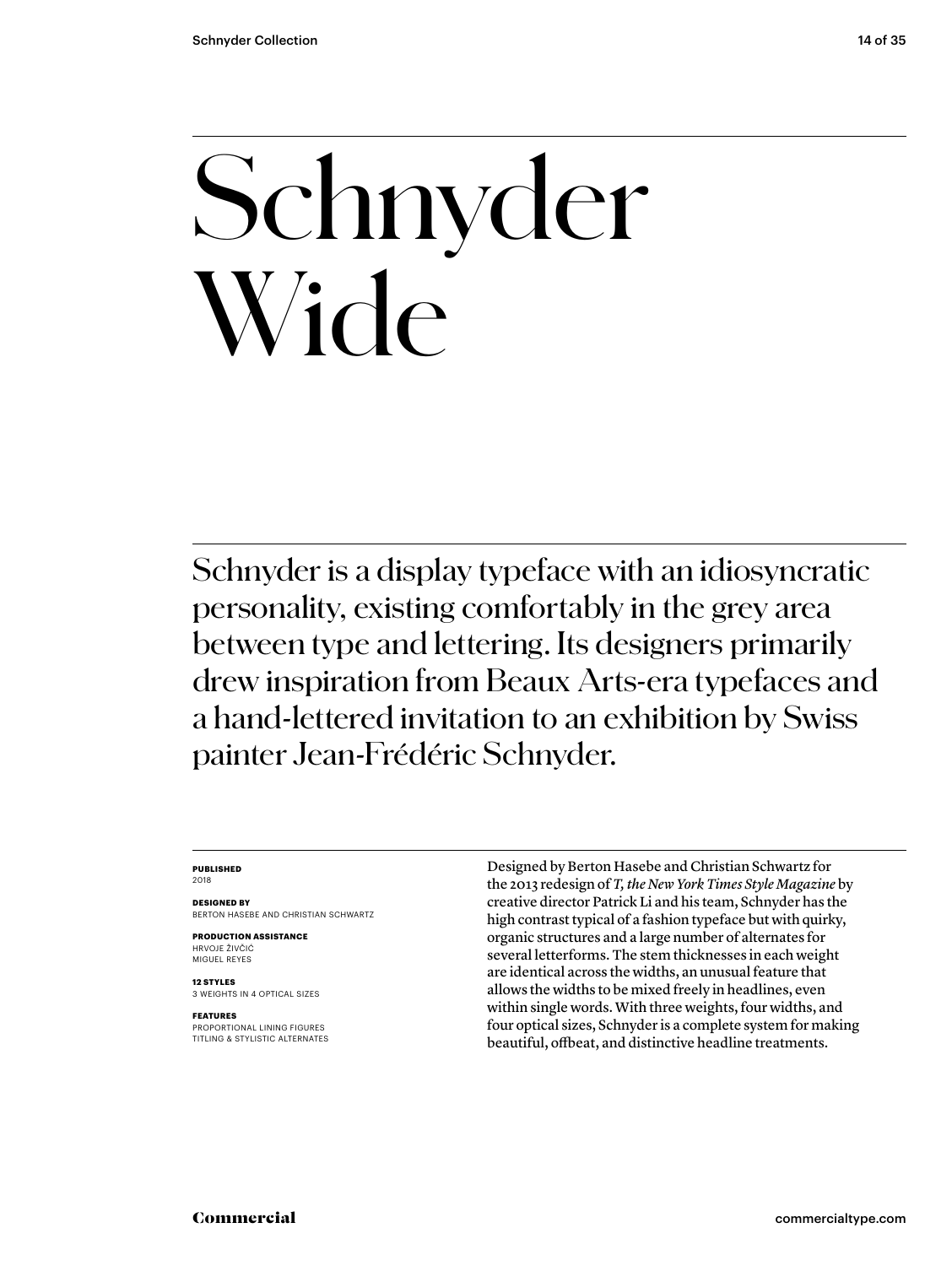#### Schnyder Wide Small Light Schnyder Wide Small Demi **Schnyder Wide Small Bold**

Schnyder Wide Medium Light Schnyder Wide Medium Demi **Schnyder Wide Medium Bold**

Schnyder Wide Large Light Schnyder Wide Large Demi **Schnyder Wide Large Bold**

Schnyder Wide X Large Light Schnyder Wide X Large Demi **Schnyder Wide X Large Bold**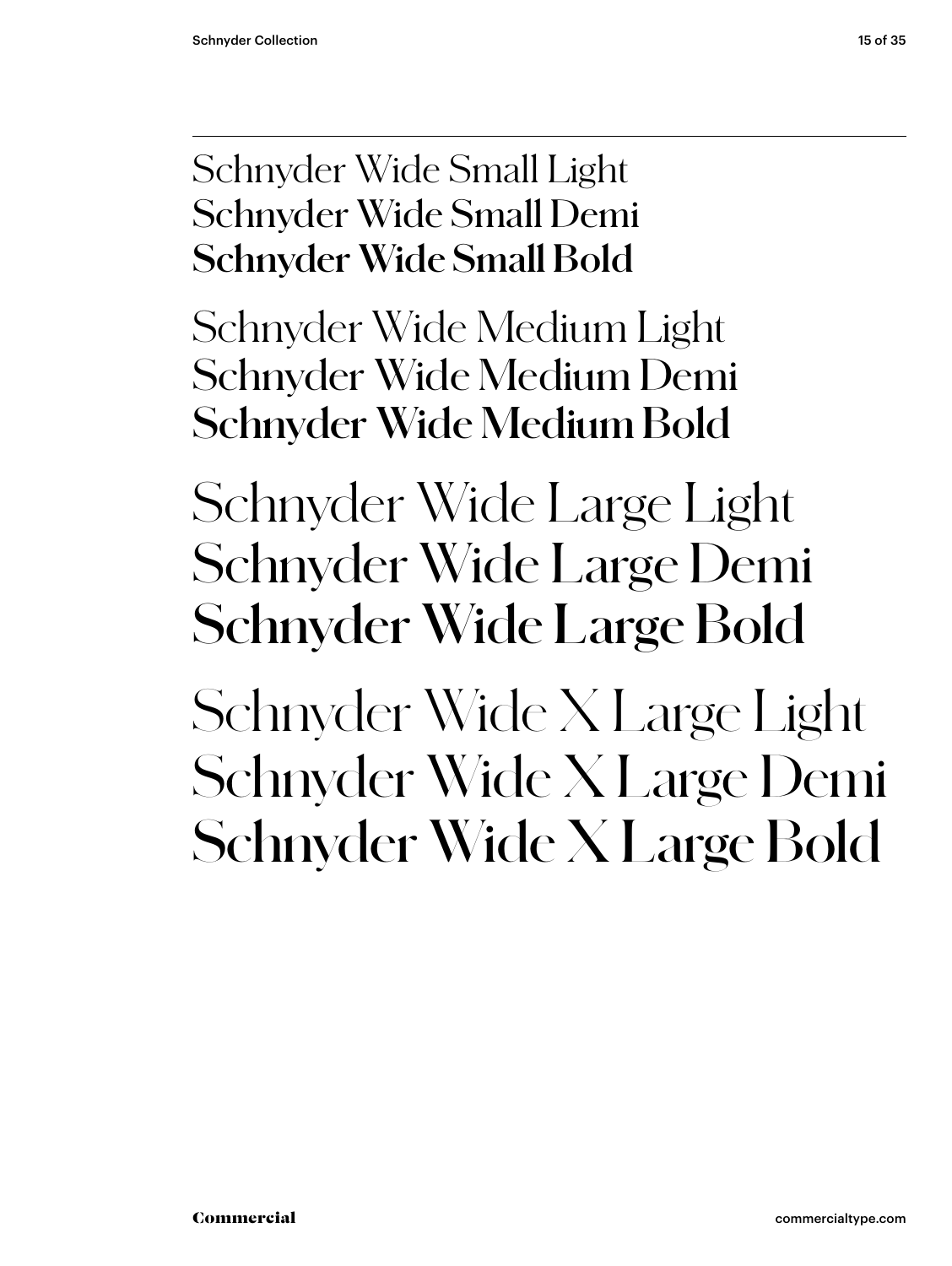# Fejlődésre  $\begin{array}{|c|c|c|c|c|}\n\hline\n\hline\n\end{array}$ servi

SCHNYDER WIDE X LARGE LIGHT, 100 PT [ALTERNATE s]

# Exclusive VINIQUE Tyrinėtojų

SCHNYDER WIDE X LARGE DEMI, 100 PT [ALTERNATE Q]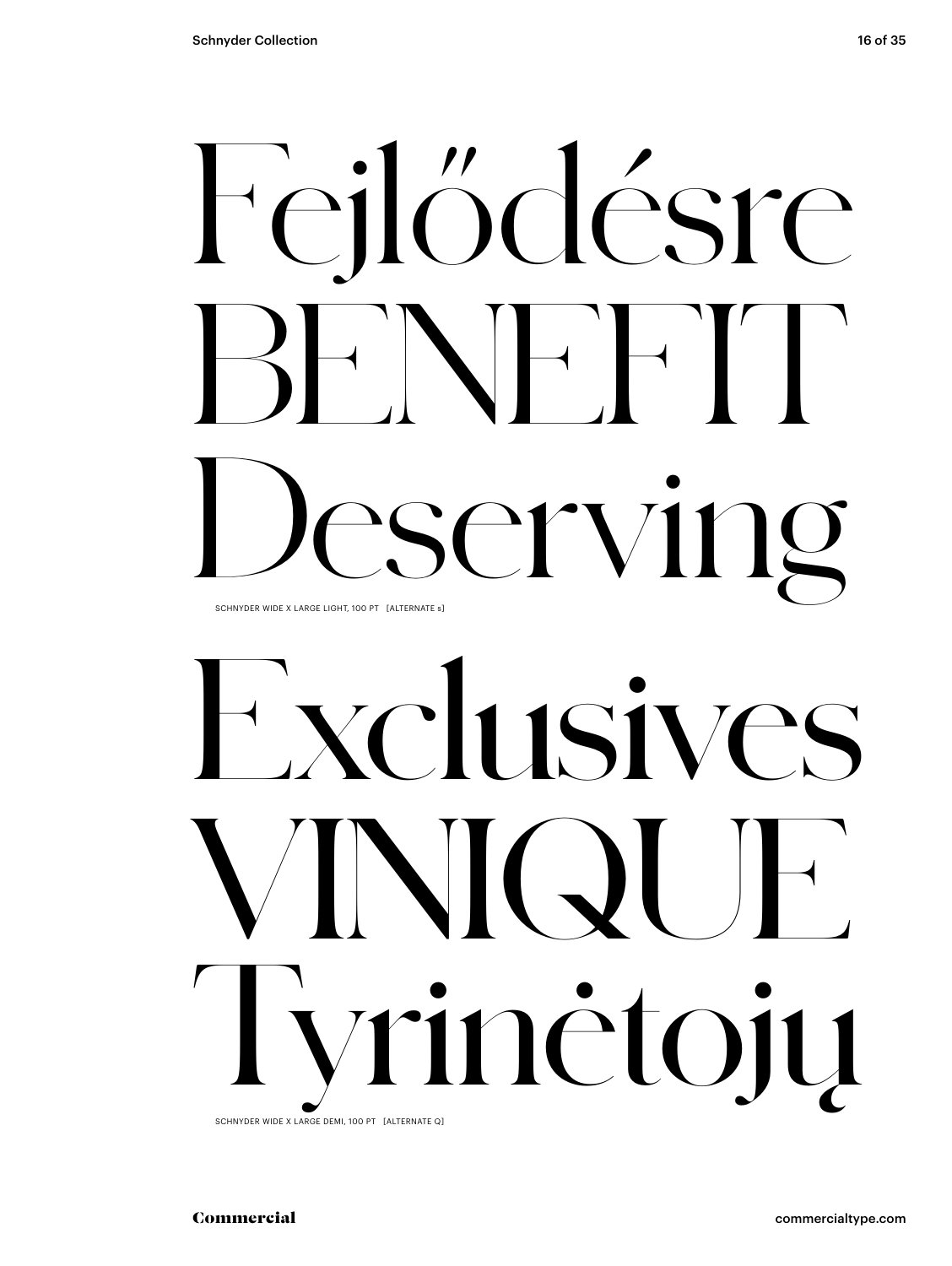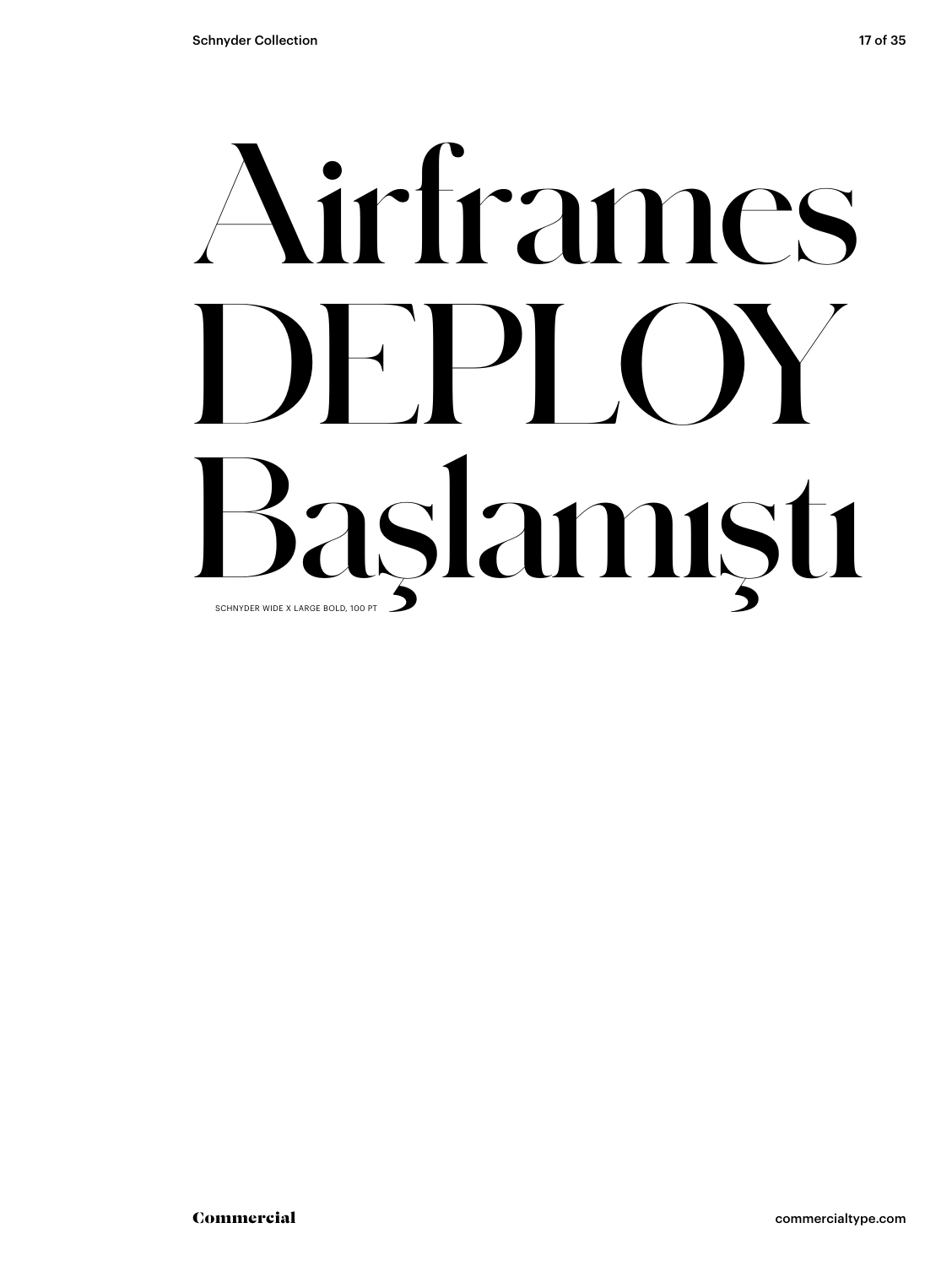## SABAN.II JRÉ Vast wild plain

SCHNYDER WIDE LARGE LIGHT, 70 PT

## FILOZOFIJA Chimeric plan

SCHNYDER WIDE LARGE DEMI, 70 PT [ALTERNATE A J]

## **VANGUARD Hljóðstafrófið**

SCHNYDER WIDE LARGE BOLD, 70 PT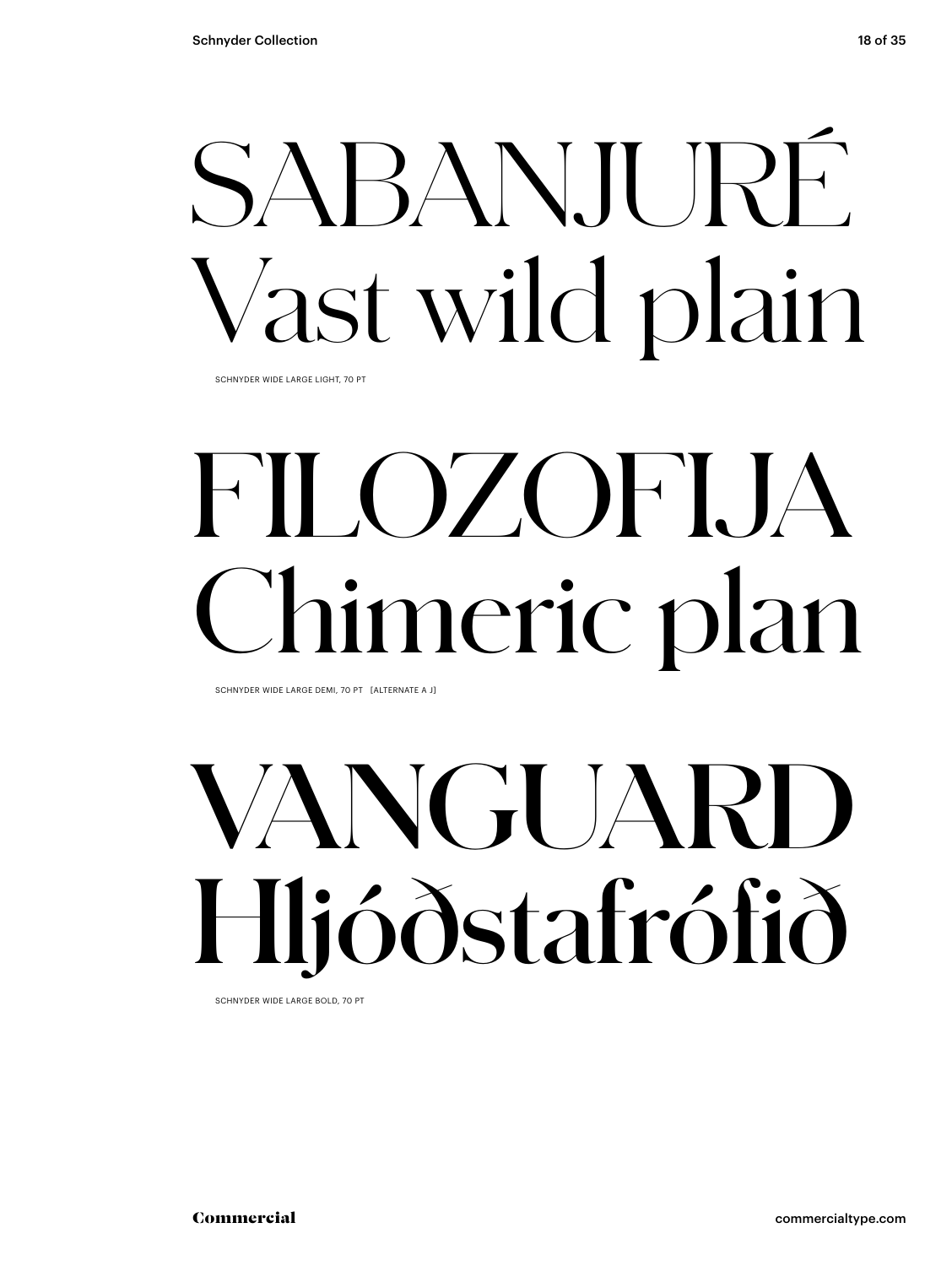### Lionized Swedish author EVEN PROPORTIONS Jellemző az illúzióvesztés

SCHNYDER WIDE MEDIUM LIGHT, 40 PT [ALTERNATE J t]

### Geschmack der Kunden AUTRES MÉTHODES Celebrating local culture

SCHNYDER WIDE MEDIUM DEMI, 40 PT [ALTERNATE A R]

### **Demonstrated reliability INTERESTED PARTY Produktom kryštalizácie**

SCHNYDER WIDE MEDIUM BOLD, 40 PT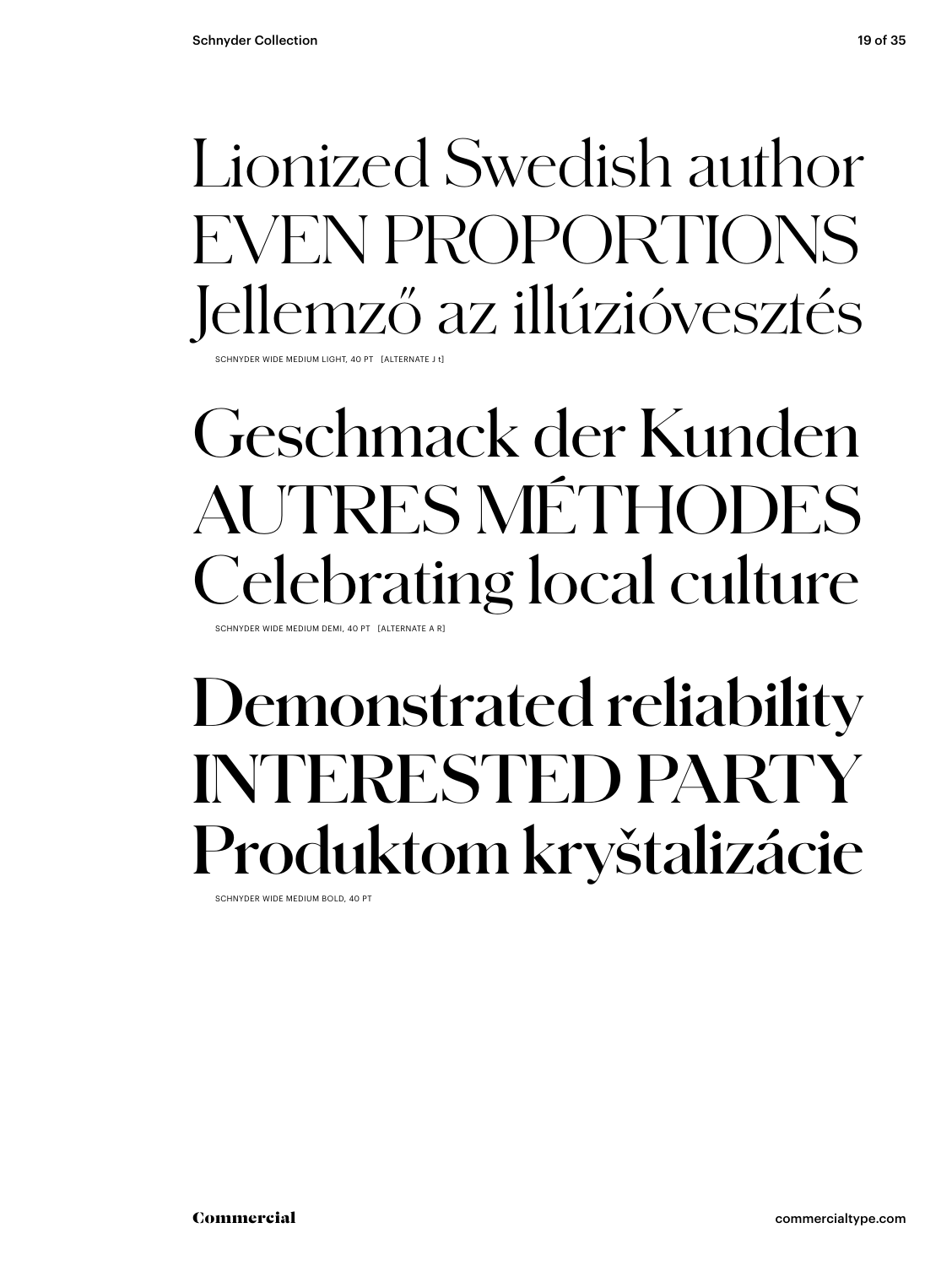RETURNING TO CIVILIAN SERVICE IN MID-1942 Det er skåret af en oolitisk limsten der ikke er kendt på BADANIA RDZENI LODOWYCH ANTARKTYDY I A key artery along the coast south from Santa Barbara SCHNYDER WIDE SMALL LIGHT, 18 PT [ALTERNATE t]

JUST NEAR THE VAST CHAPARRAL HORIZON Veistoksen iäksi on arvioitu 24 000–38 000 vuotta ÎNCEPÂND DIN 2005 MUZEUL ADĂPOSTEȘTE 7 ranking members of the Senate judiciary committee SCHNYDER WIDE SMALL DEMI, 18 PT

**VE KTERÉM ŽIJE PŘES 1 400 000 OBYVATEL Inheriting this new principality mainly from his father INITIAL COLLOQUIUM ON STRUCTURALISM Los descendientes contemporáneos del maya clásico**

SCHNYDER WIDE SMALL BOLD, 18 PT [ALTERNATE C K w]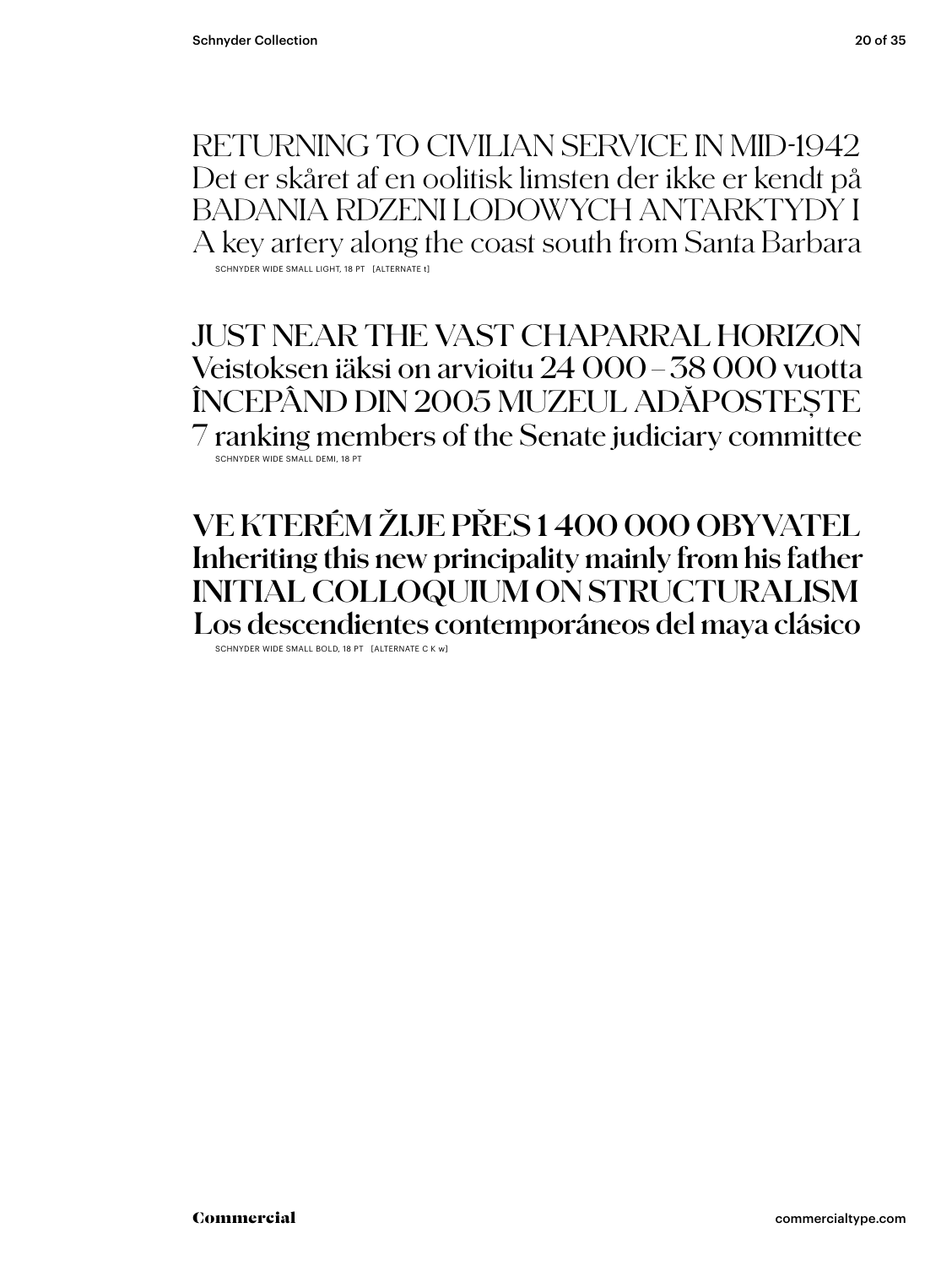#### Implementations SCHNYDER WIDE LARGE LIGHT, 60

#### Archaeologically SCHNYDER WIDE LARGE DEMI, 60 PT

### **Perspektivischer**

SCHNYDER WIDE LARGE BOLD, 60 PT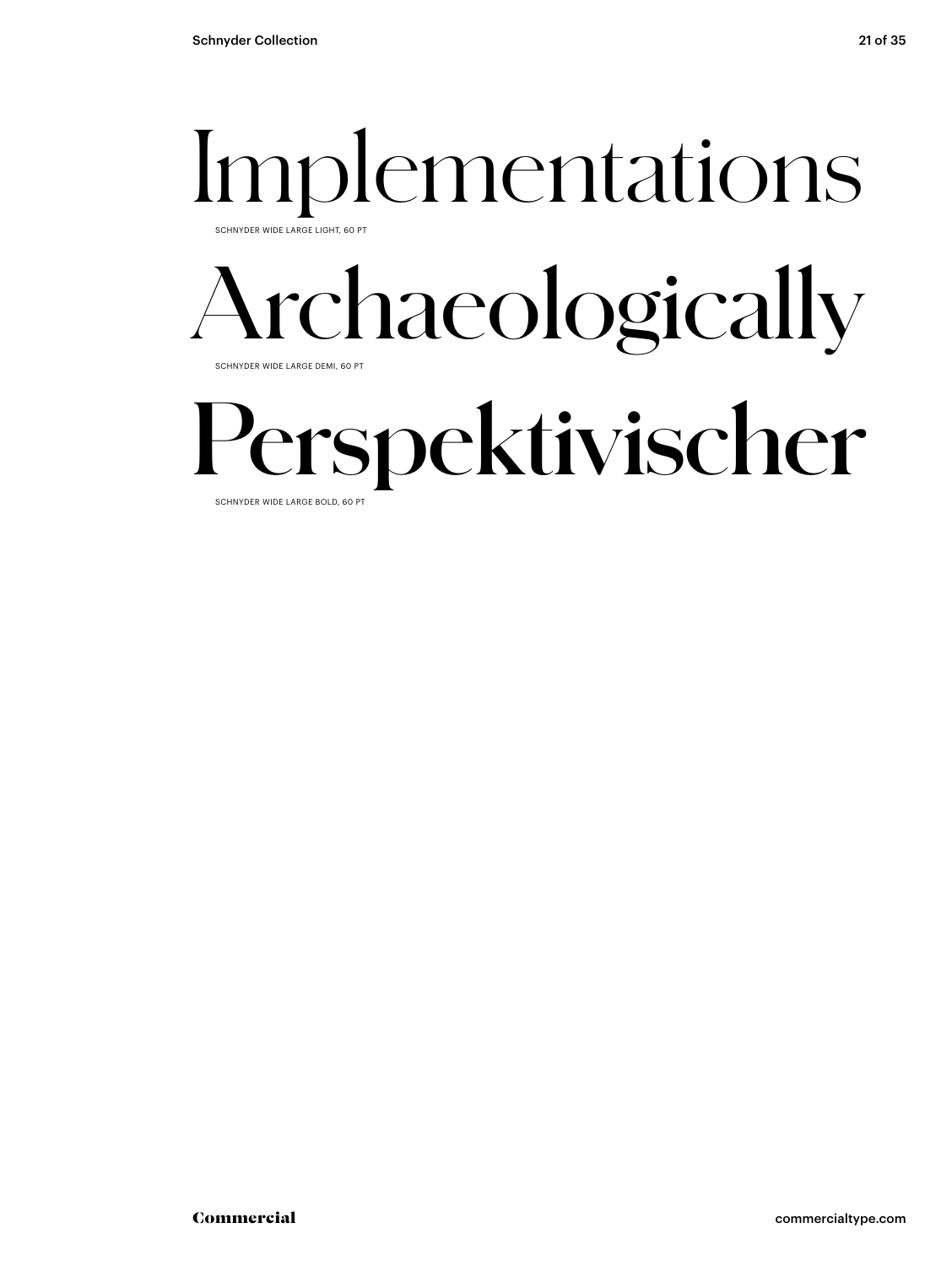## Schnyder X Condensed

Schnyder is a display typeface with an idiosyncratic personality, existing comfortably in the grey area between type and lettering. Its designers primarily drew inspiration from Beaux Arts-era typefaces and a hand-lettered invitation to an exhibition by Swiss painter Jean-Frédéric Schnyder.

#### **PUBLISHED** 2018

**DESIGNED BY**

BERTON HASEBE AND CHRISTIAN SCHWARTZ

**PRODUCTION ASSISTANCE** HRVOJE ŽIVČIĆ MIGUEL REYES

**6 STYLES** 3 WEIGHTS IN 2 OPTICAL SIZES

#### **FEATURES**

PROPORTIONAL LINING FIGURES TITLING & STYLISTIC ALTERNATES Designed by Berton Hasebe and Christian Schwartz for the 2013 redesign of *T, the New York Times Style Magazine* by creative director Patrick Li and his team, Schnyder has the high contrast typical of a fashion typeface but with quirky, organic structures and a large number of alternates for several letterforms. The stem thicknesses in each weight are identical across the widths, an unusual feature that allows the widths to be mixed freely in headlines, even within single words. With three weights, four widths, and four optical sizes, Schnyder is a complete system for making beautiful, offbeat, and distinctive headline treatments.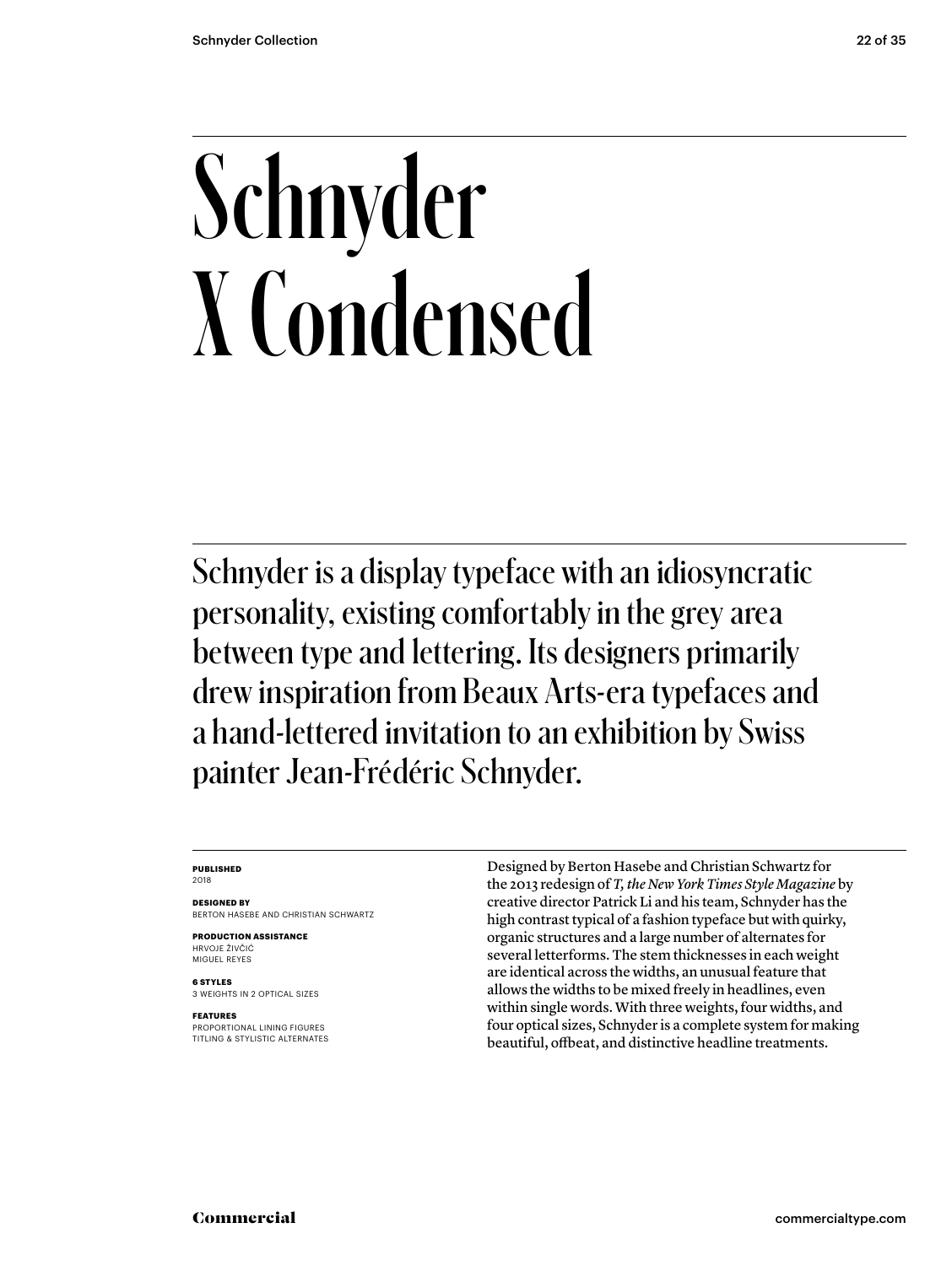#### Schnyder X Condensed Large Light Schnyder X Condensed Large Demi **Schnyder X Condensed Large Bold**

### Schnyder X Condensed X Large Light Schnyder X Condensed X Large Demi **Schnyder X Condensed X Large Bold**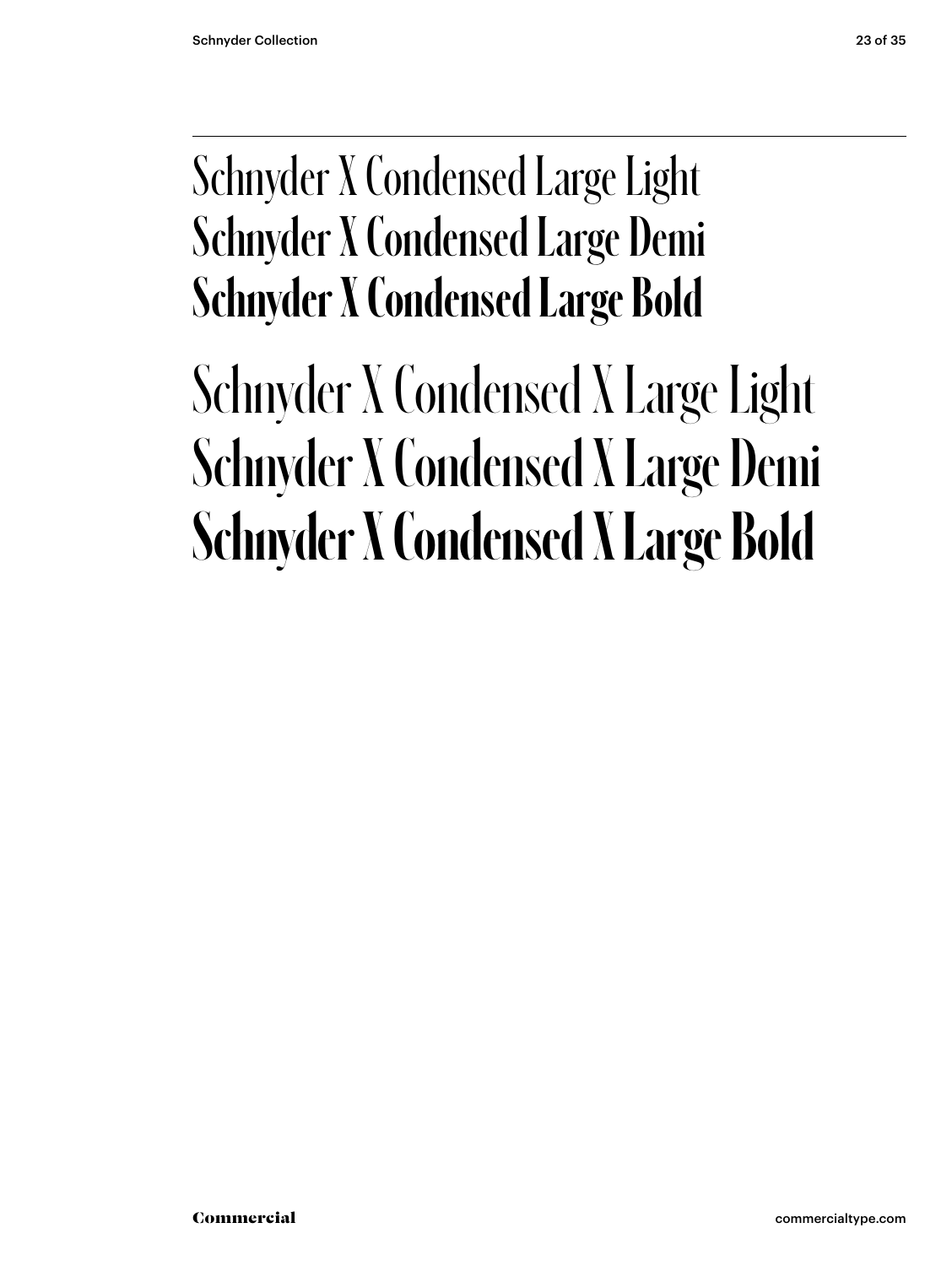## Fine tea monger BLÜTENSTÄND Iniciatyva išvijus SCHNYDER X CONDENSED X LARGE LIGHT, 100 PT [ALTERNATE t]

# Office of Marble VAST INDUSTRY Habitat primitif

SCHNYDER X CONDENSED X LARGE DEMI, 100 PT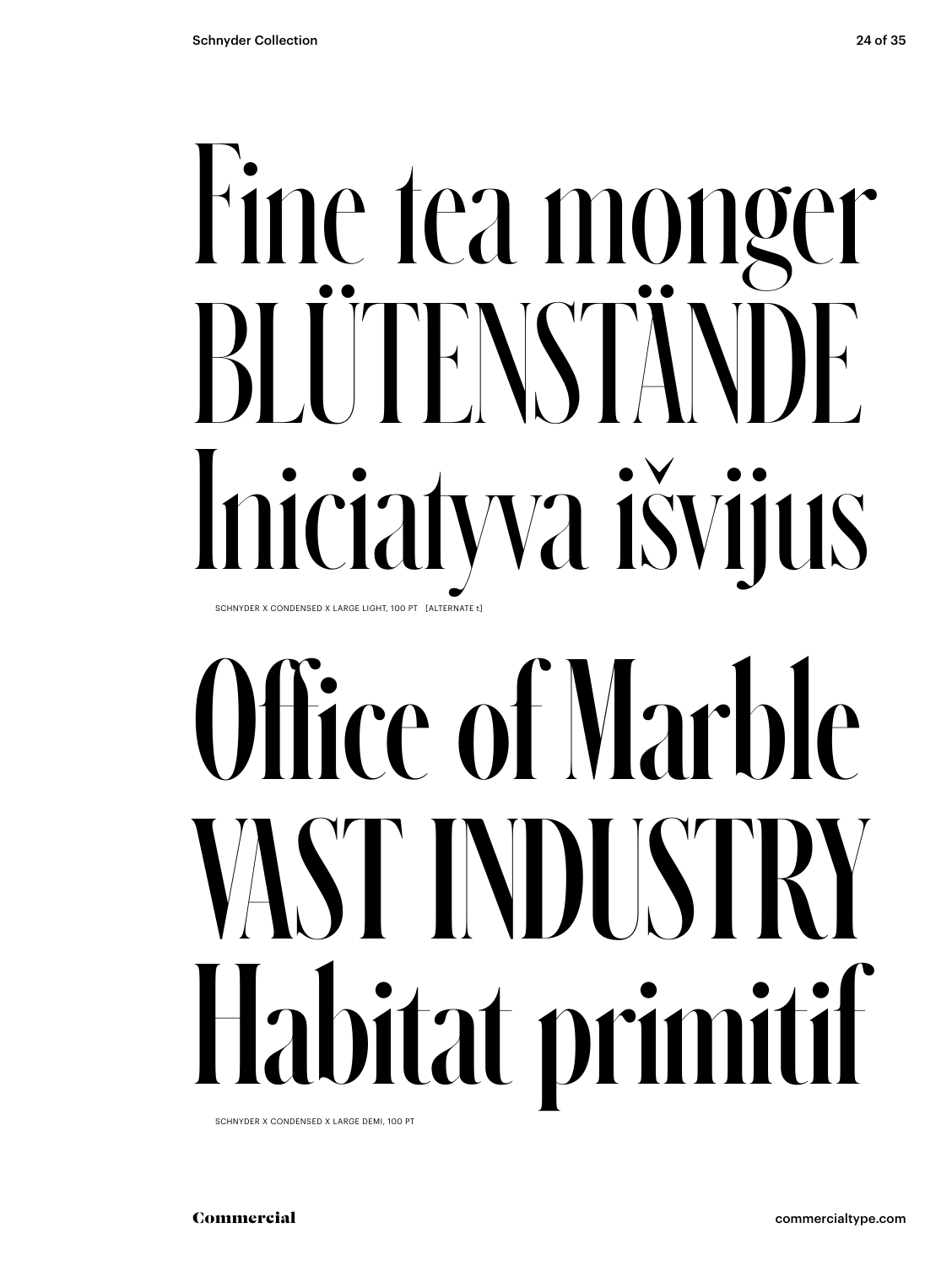# **Alguns pintores POLITYCZNYCH Secondary axes**

SCHNYDER X CONDENSED X LARGE BOLD, 100 PT [ALTERNATE A C]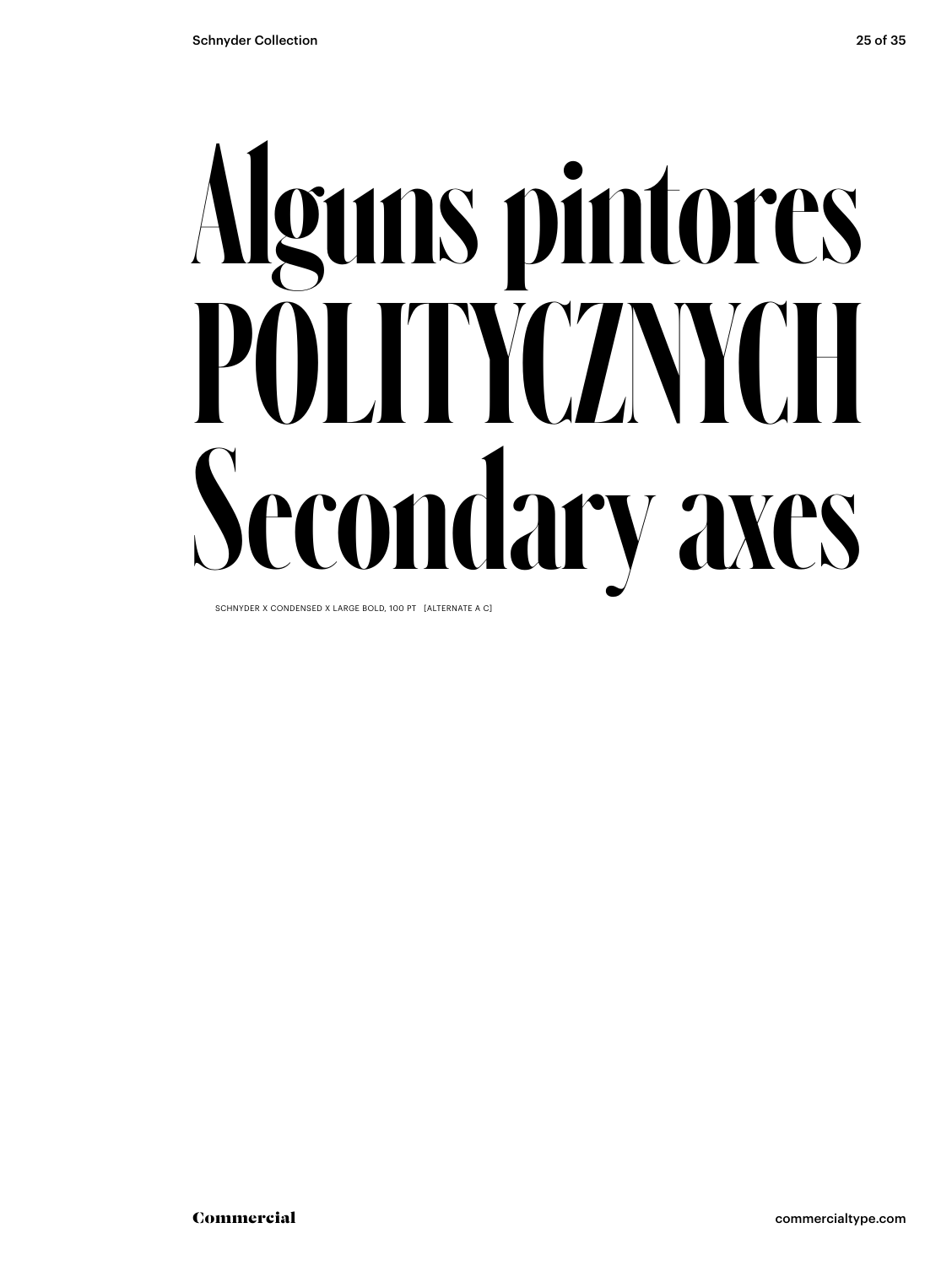### DIFFUSIONE GLOBALE Fastest prototype cars SCHNYDER X CONDENSED LARGE LIGHT, 70

## HISTORISCH KNÜPFT Gândirea sa filozofică

#### SCHNYDER X CONDENSED LARGE DEMI, 70 PT [ALTERNATE K]

## **GRAND ENCOUNTERS Architectural façades**

SCHNYDER X CONDENSED LARGE BOLD, 70 PT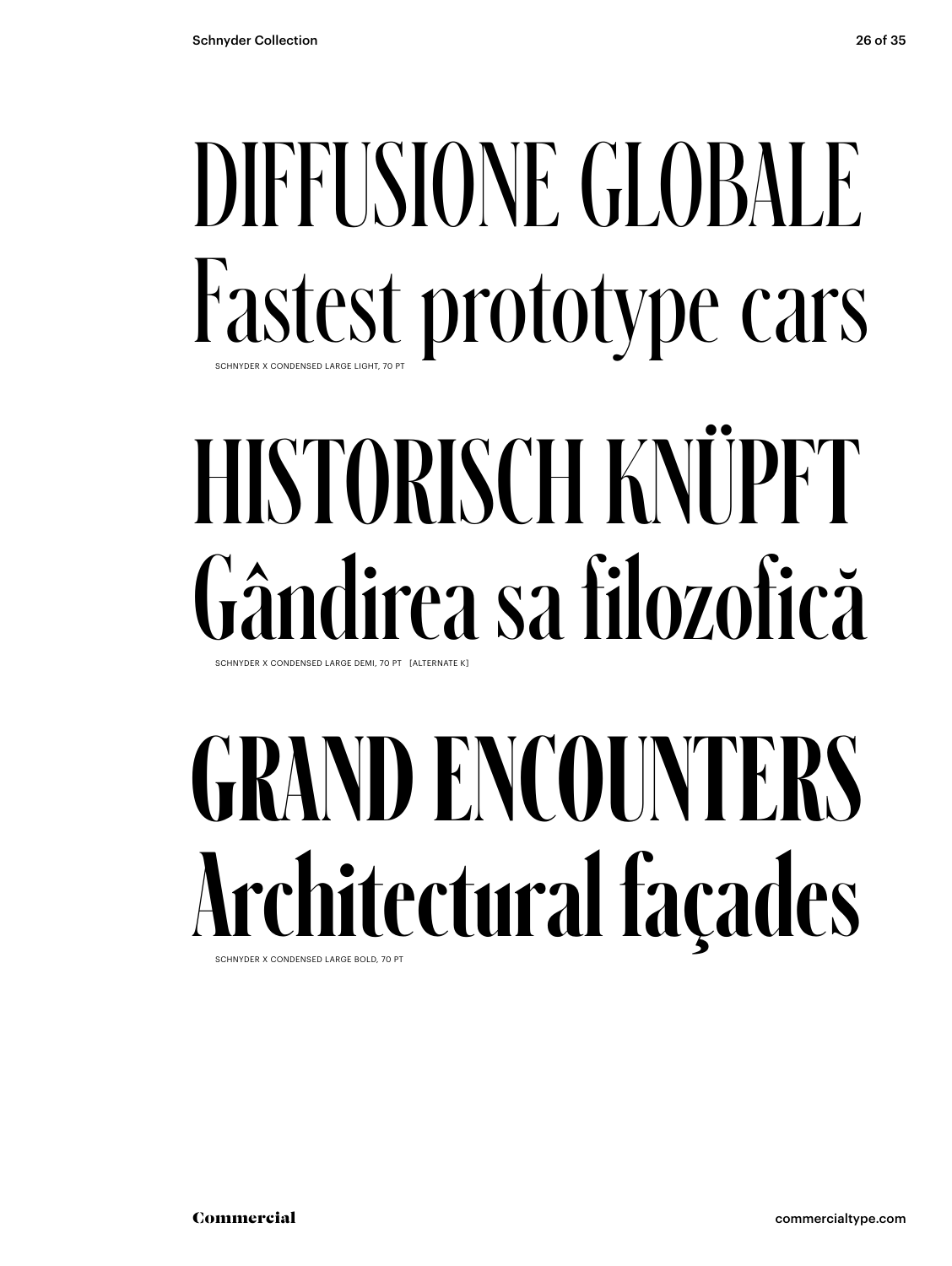## Schnyder Condensed

Schnyder is a display typeface with an idiosyncratic personality, existing comfortably in the grey area between type and lettering. Its designers primarily drew inspiration from Beaux Arts-era typefaces and a hand-lettered invitation to an exhibition by Swiss painter Jean-Frédéric Schnyder.

#### **PUBLISHED** 2018

**DESIGNED BY**

BERTON HASEBE AND CHRISTIAN SCHWARTZ

**PRODUCTION ASSISTANCE** HRVOJE ŽIVČIĆ MIGUEL REYES

**12 STYLES** 3 WEIGHTS IN 4 OPTICAL SIZES

#### **FEATURES**

PROPORTIONAL LINING FIGURES TITLING & STYLISTIC ALTERNATES Designed by Berton Hasebe and Christian Schwartz for the 2013 redesign of *T, the New York Times Style Magazine* by creative director Patrick Li and his team, Schnyder has the high contrast typical of a fashion typeface but with quirky, organic structures and a large number of alternates for several letterforms. The stem thicknesses in each weight are identical across the widths, an unusual feature that allows the widths to be mixed freely in headlines, even within single words. With three weights, four widths, and four optical sizes, Schnyder is a complete system for making beautiful, offbeat, and distinctive headline treatments.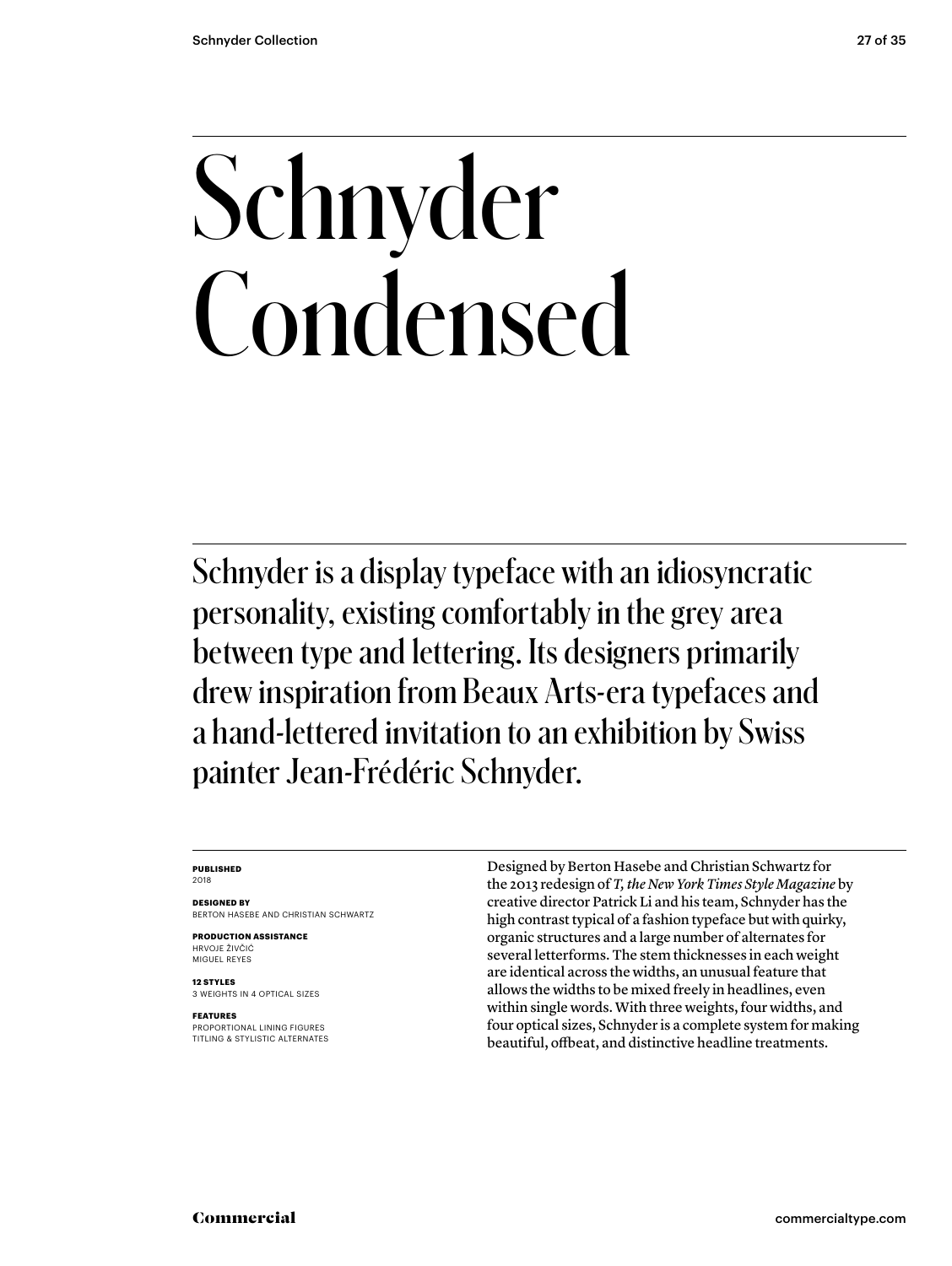#### Schnyder Condensed Small Light Schnyder Condensed Small Demi **Schnyder Condensed Small Bold**

Schnyder Condensed Medium Light Schnyder Condensed Medium Demi **Schnyder Condensed Medium Bold**

#### Schnyder Condensed Large Light Schnyder Condensed Large Demi **Schnyder Condensed Large Bold**

Schnyder Condensed X Large Light Schnyder Condensed X Large Demi **Schnyder Condensed X Large Bold**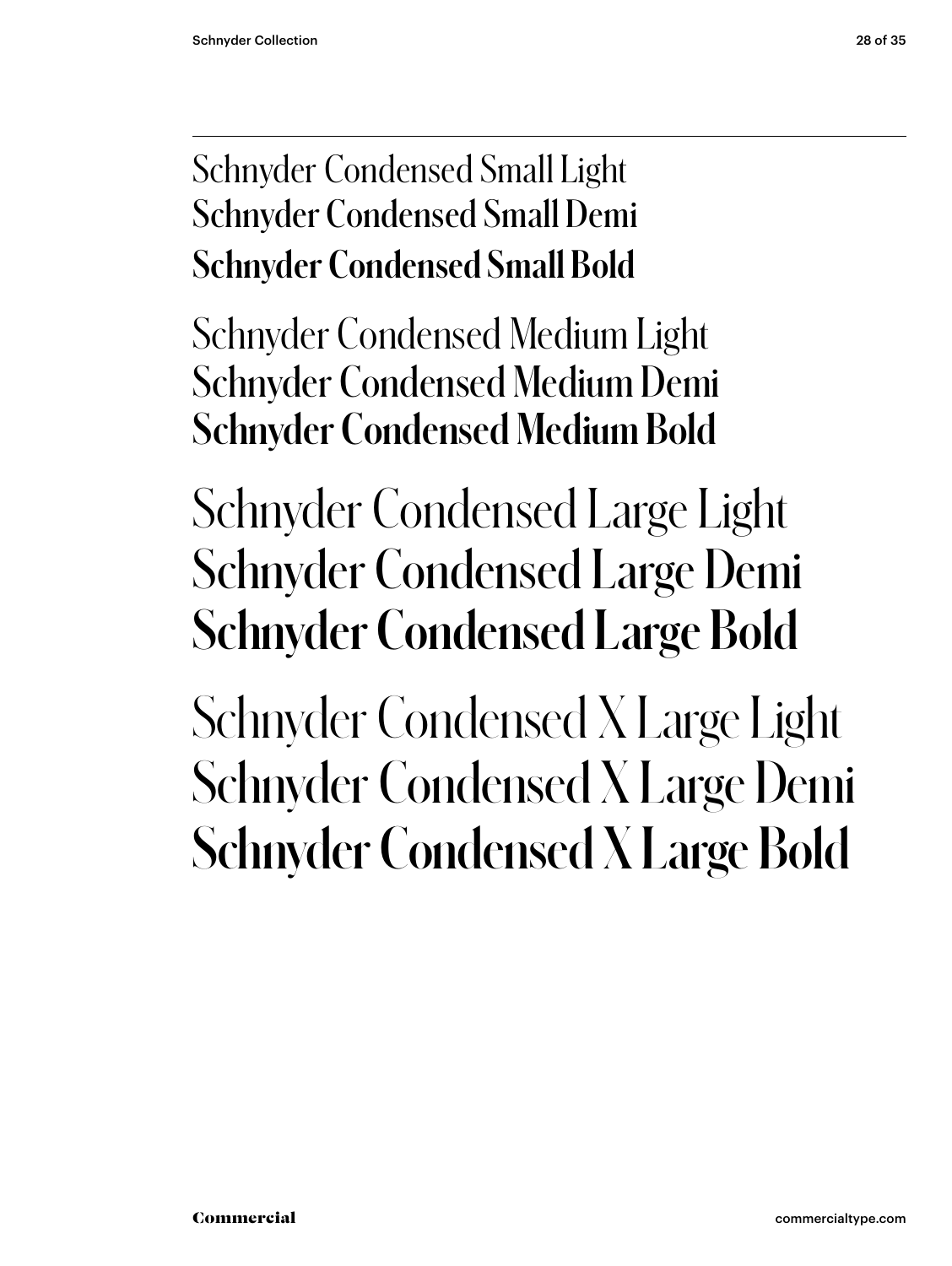## Rule & Form  $\blacksquare$ ounty Cork SCHNYDER CONDENSED X LARGE LIGHT, 100 PT [ALTERNATE C &]

## State Route 1 TERRITORY Þjóðhöfðingi SCHNYDER CONDENSED X LARGE DEMI, 100 PT [ALTERNATE R]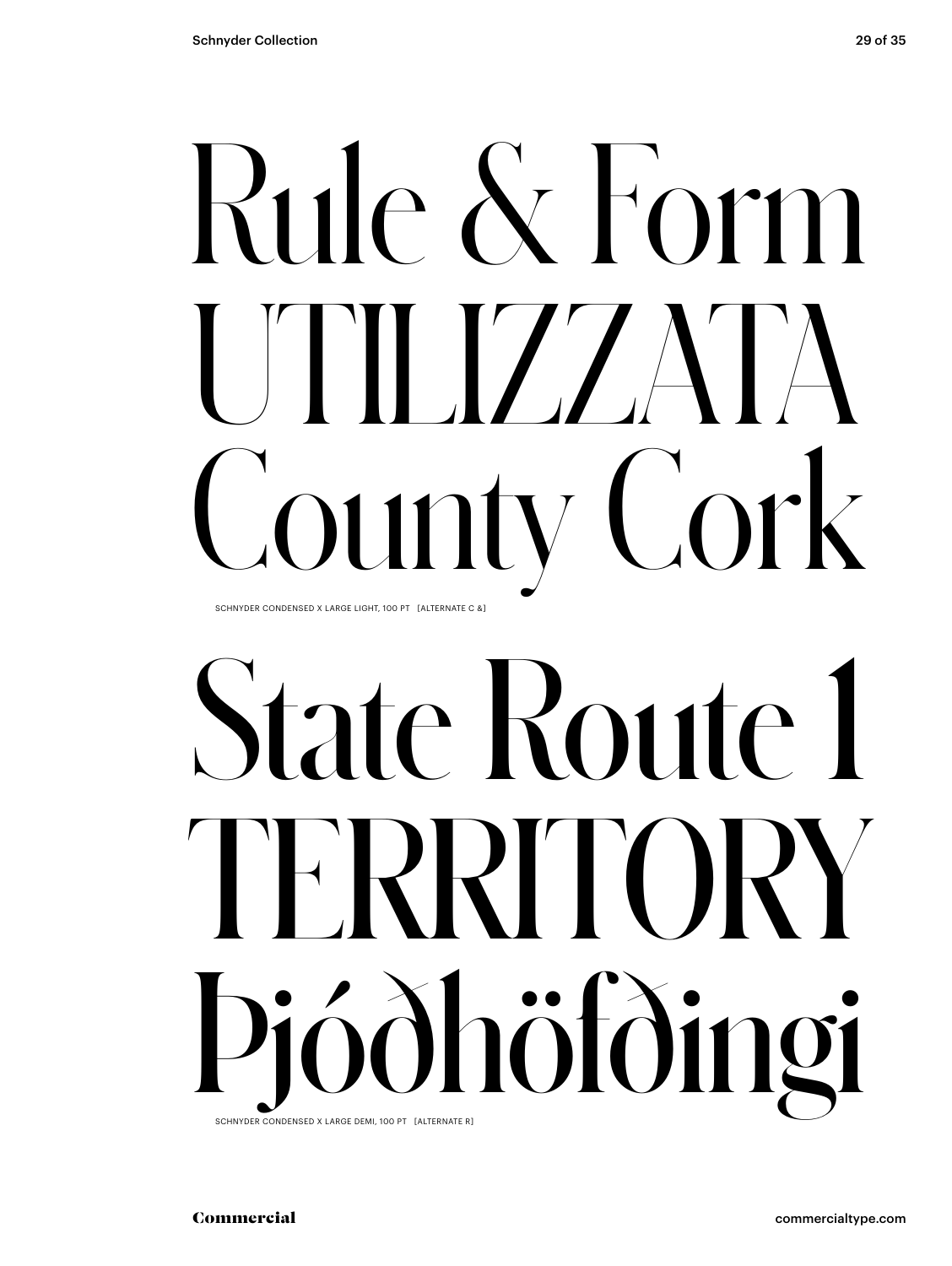# **Ofta imiterar FÉILEACÁN Wistful lyrics**

SCHNYDER CONDENSED X LARGE BOLD, 100 PT [ALTERNATE W t]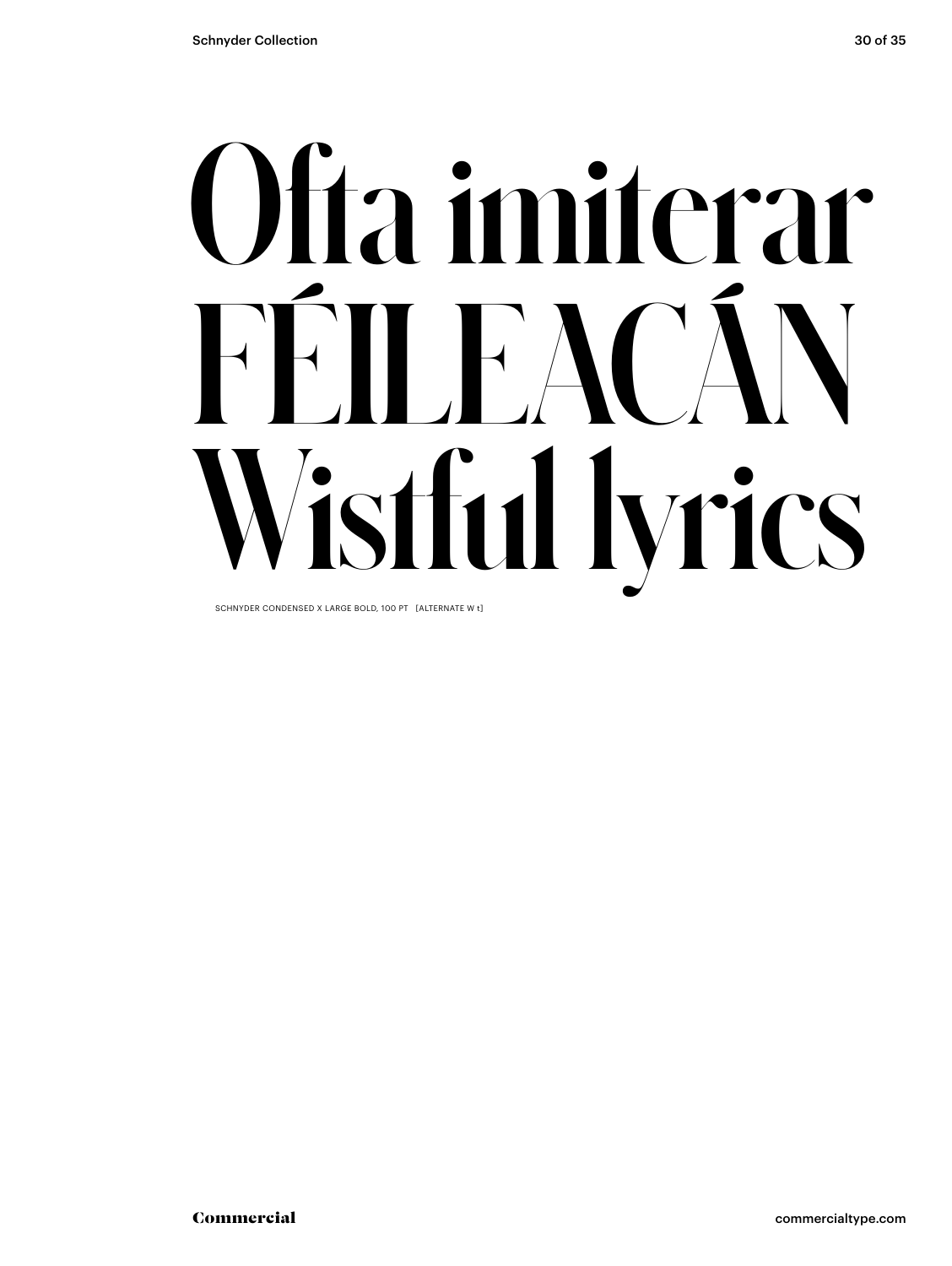### MGA KONSEPTO Chaque personne SCHNYDER CONDENSED LARGE LIGHT, 70 PT

## CONCRETE ART Orbital stratagem

SCHNYDER CONDENSED LARGE DEMI, 70 PT [ALTERNATE C A R s]

## **TÄMÄN VUOKSI Finding the limits**

SCHNYDER CONDENSED LARGE BOLD, 70 PT [ALTERNATE K]

Commercial commercialtype.com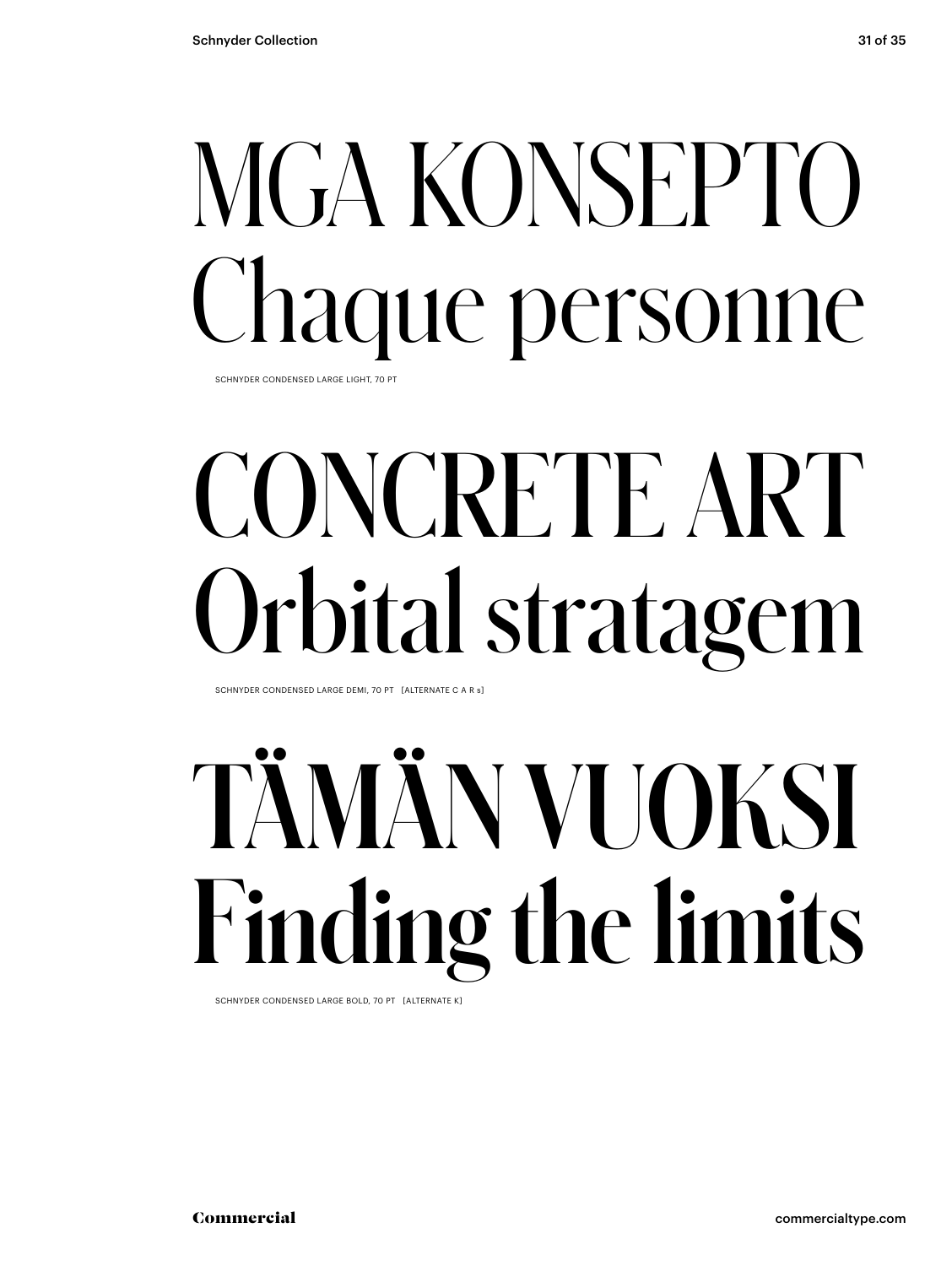Examined their different world VANGUARDISTAS DEL SIGLO Szacuje się, że spośród 17 500 SCHNYDER CONDENSED MEDIUM LIGHT, 40

### The older surface expressions STEEL SCULPTURAL WORK Um 3.700 km langur klasi yfir

SCHNYDER CONDENSED MEDIUM DEMI, 40 PT [ALTERNATE K]

### **Personalidad ang nabubuo sa EPISTEMOLOGICAL IMAGE Muskeg & wet peatland zones**

SCHNYDER CONDENSED MEDIUM BOLD, 40 PT [ALTERNATE s]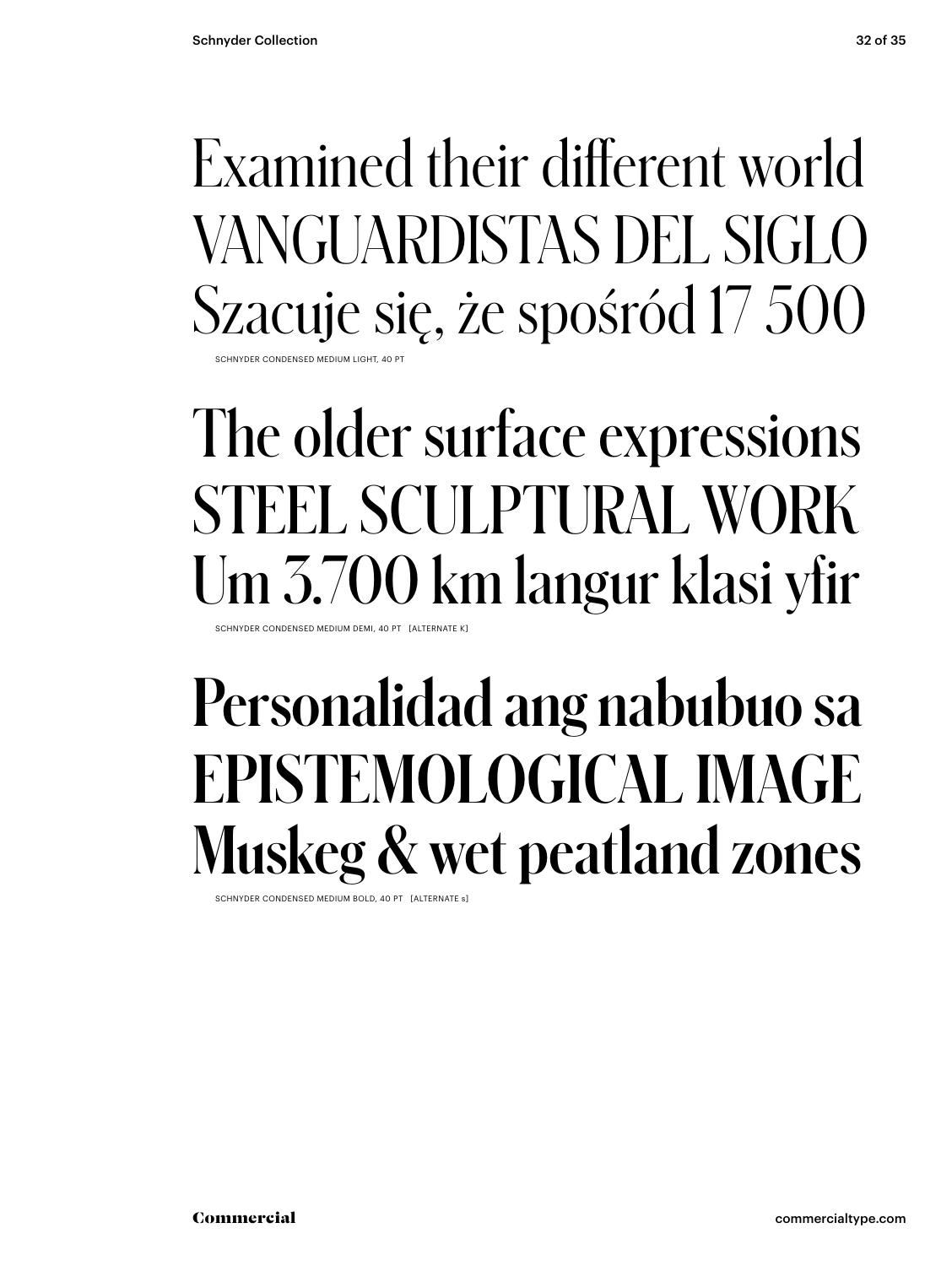RAHA SILLA EHITUSEKS EI KASUTATUD, AGA SEDA KASUTATI Wykonywanego odwiertu dotarła 11 kwietnia do wybrzeży Luizjany VU'S WRITINGS INFLUENCED NEW ACTIVISTS & MOVEMENTS The lake is technically endorheic lake, feeding into 7 nearby rivers SCHNYDER CONDENSED SMALL LIGHT, 18 PT

INSIDE THESE EARLIEST & LEAST INDUSTRIALIZED TOWNS Ceci était censé forcer les commerçants et artisans de Trelleborg YÜZYIL STANDARTLARINDA OLDUĞU DA DÜŞÜNÜLMÜŞTÜR Arenas of interest such as deconstruction and post-structuralism SCHNYDER CONDENSED SMALL DEMI, 18 PT [ALTERNATE A R W &

**4 CODICES & CLASSIC TEXTS WERE WRITTEN BY SCRIBES In einer persönlichen und künstlerischen Krise begann er 1864 THE FIRST INSTALLMENT ORIGINALLY AIRED IN JANUARY Continuato ad espandersi per tutta la prima metà del XX secolo** SCHNYDER CONDENSED SMALL BOLD, 18 PT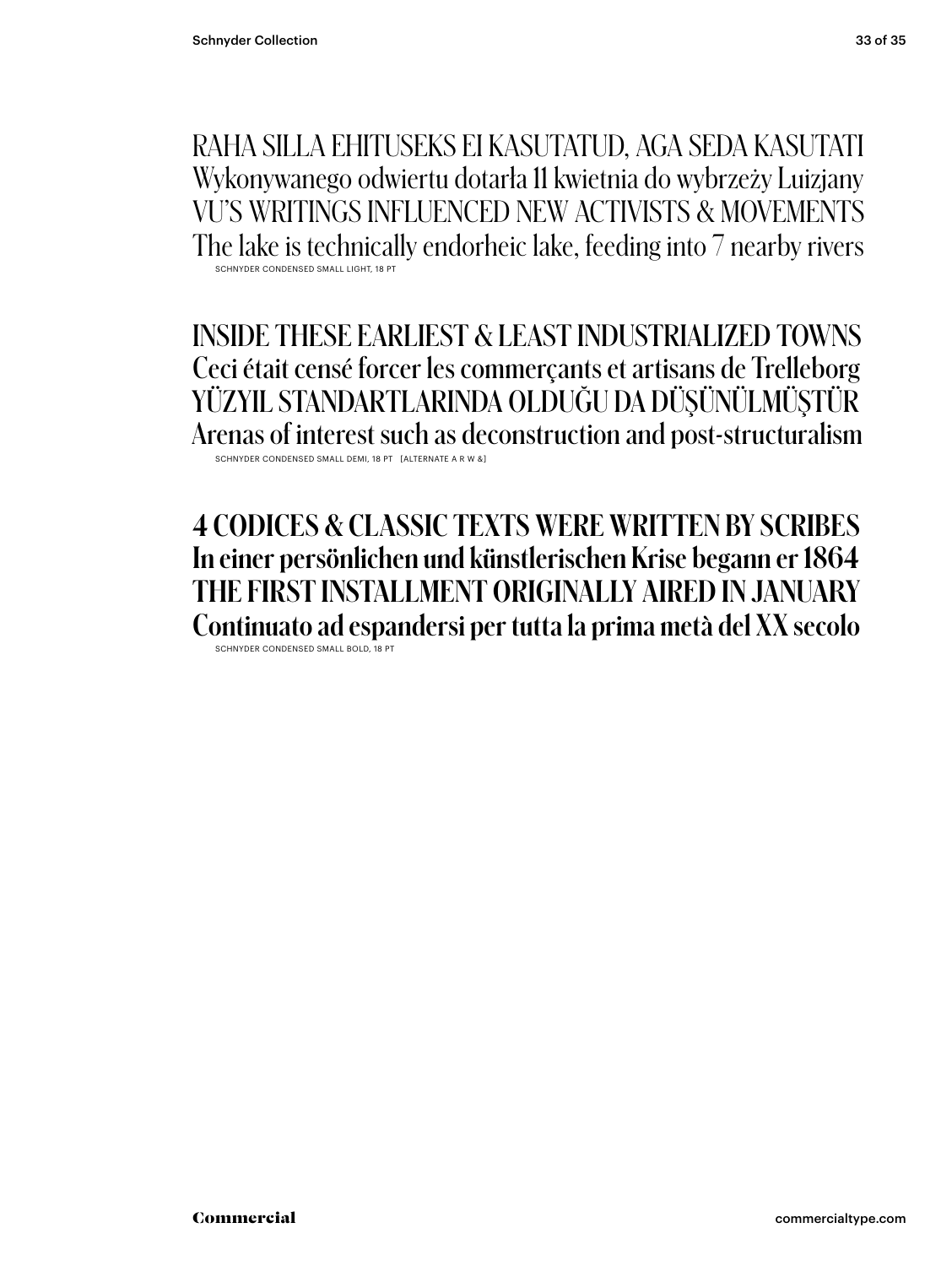### Tradície humanizmu

SCHNYDER CONDENSED LARGE LIGHT, 60 PT

### Architectural feature

SCHNYDER CONDENSED LARGE DEMI, 60 PT

### **Vanguardia artística**

SCHNYDER CONDENSED LARGE BOLD, 60 PT